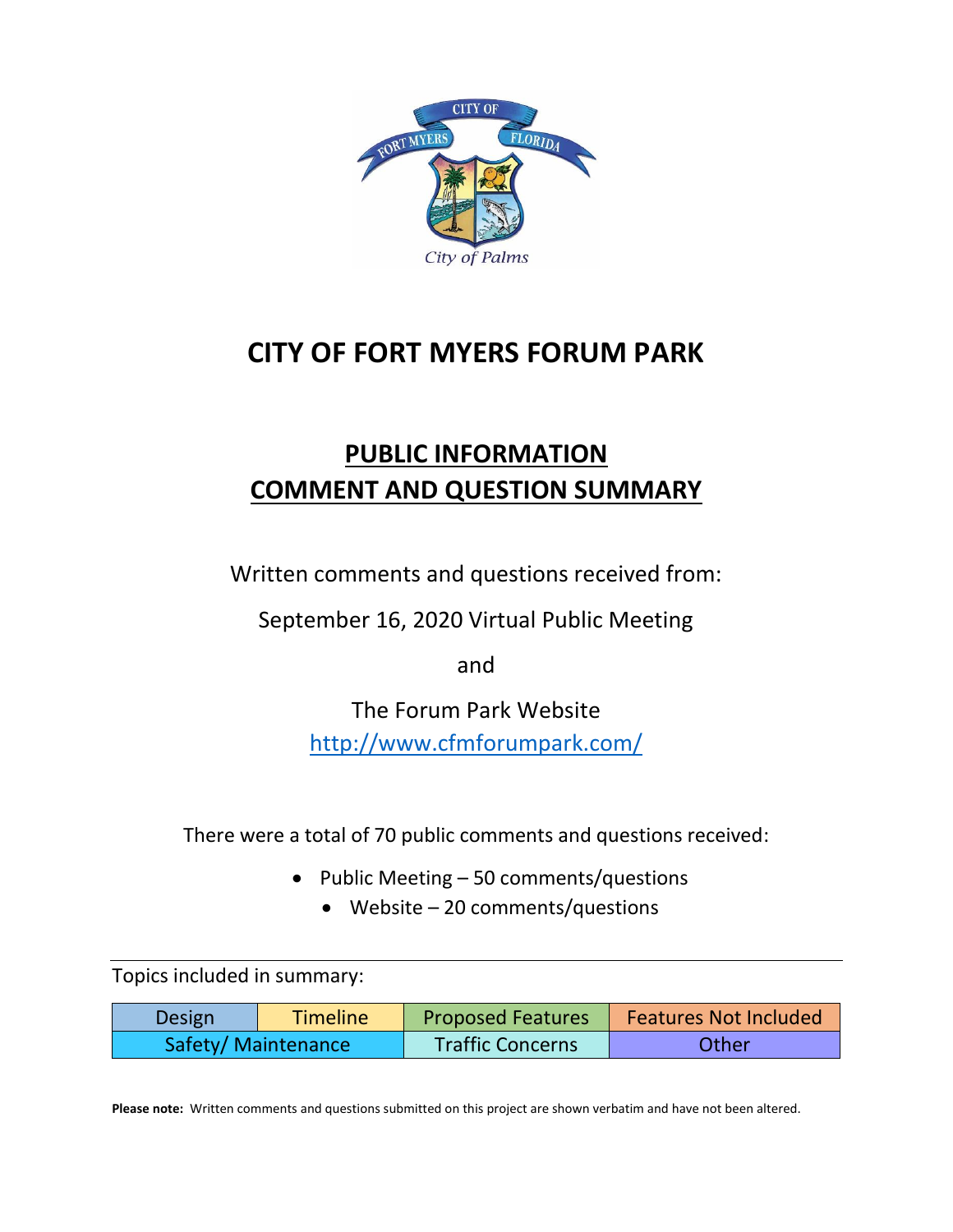## **WRITTEN COMMENTS AND QUESTIONS:**

| <b>DESIGN</b>    |                                                                                                                                                                                                                                                                                                                                                                                                                                                                                                 |
|------------------|-------------------------------------------------------------------------------------------------------------------------------------------------------------------------------------------------------------------------------------------------------------------------------------------------------------------------------------------------------------------------------------------------------------------------------------------------------------------------------------------------|
| <b>Question:</b> | Why wasn't the design plan shared/ published to the area residents prior to the<br>zoom meeting so the designing team could incorporate the real recreational needs<br>of the area population?<br>Question received via website                                                                                                                                                                                                                                                                 |
| <b>Response:</b> | The City previously held public workshops on the Needs Assessment during the<br>City's Parks and Open Space Master Plan where the public provided input on<br>their top recreational needs for this community park.                                                                                                                                                                                                                                                                             |
| <b>Question:</b> | Why not put an overpass over Warrior Way?                                                                                                                                                                                                                                                                                                                                                                                                                                                       |
|                  | Received from Public Meeting September 16, 2020                                                                                                                                                                                                                                                                                                                                                                                                                                                 |
| <b>Response:</b> | A pedestrian overpass is a costly endeavor and to make it handicap accessible<br>would be even more costly. There are more adequate and cost-effective ways to<br>provide a well-lit and well-marked pedestrian crossing.                                                                                                                                                                                                                                                                       |
| <b>Question:</b> | Was flex paving considered as an alternative for cost-saving measures?                                                                                                                                                                                                                                                                                                                                                                                                                          |
|                  | Received from Public Meeting September 16, 2020                                                                                                                                                                                                                                                                                                                                                                                                                                                 |
| <b>Response:</b> | Flexi-pave is more costly than putting down concrete. There are other options for<br>sidewalks and pathways such as loose gravel material, crushed concrete or<br>compacted shell. Handicap accessibility plays a big role in the selection of this<br>material. At this point, specific materials have not been defined, this will come to<br>fruition in the construction plan.                                                                                                               |
| Comment:         | Parcel 14 courts should be away from water. Move parking lot to water edge.                                                                                                                                                                                                                                                                                                                                                                                                                     |
|                  | Received from Public Meeting September 16, 2020                                                                                                                                                                                                                                                                                                                                                                                                                                                 |
| <b>Response:</b> | The parking is currently located in a central location so that it can facilitate several<br>different uses. Locating the parking in the center of the site serves both the field<br>as well as the picnic areas, the playground, the concession area and the dog park<br>area. If we were to push the parking to one side or the other, it would preclude<br>pedestrian activities from that parking lot. Centrally located parking is the best<br>option to facilitate use for all activities. |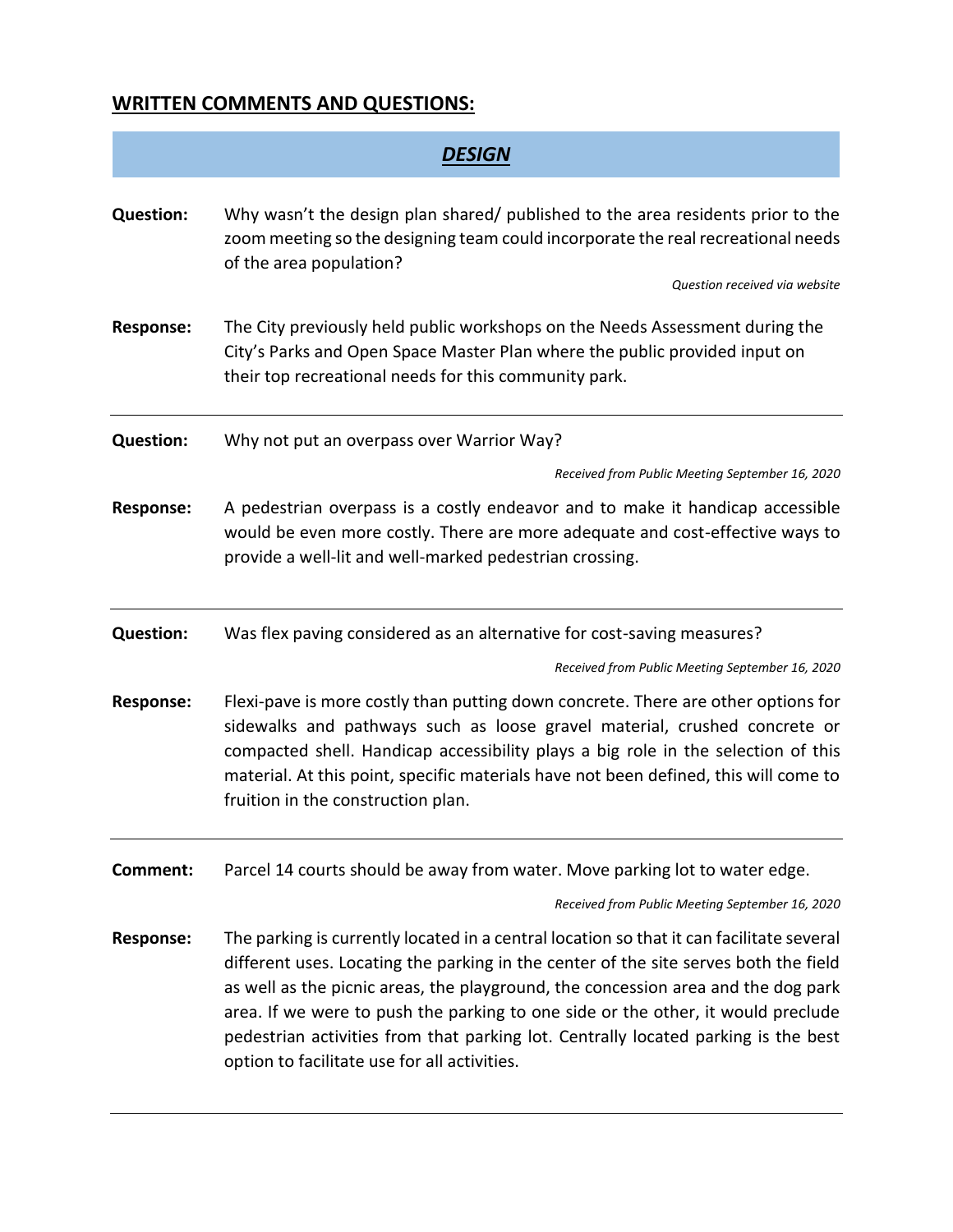| <b>Question:</b> | Were there other sites that were considered for the park?                                                                                                                                                                                                                                                |
|------------------|----------------------------------------------------------------------------------------------------------------------------------------------------------------------------------------------------------------------------------------------------------------------------------------------------------|
|                  | Received from Public Meeting September 16, 2020                                                                                                                                                                                                                                                          |
| <b>Response:</b> | There was a requirement in the Planned Unit Development of the Forum to create<br>park space. This made the area particularly suitable for this park.                                                                                                                                                    |
| <b>Question:</b> | Can the road that runs by the children's playground be closed to traffic? That<br>would be Warrior Way.                                                                                                                                                                                                  |
|                  | Received from Public Meeting September 16, 2020                                                                                                                                                                                                                                                          |
| <b>Response:</b> | This question was brought up during preliminary designs and has not been ruled<br>out yet.                                                                                                                                                                                                               |
| <b>LANDSCAPE</b> |                                                                                                                                                                                                                                                                                                          |
| <b>Question:</b> | Can you please prove (sic) the amount of landscape buffer that will be KEPT behind<br>the resident of Promenade West that border the north side of the park. Ty                                                                                                                                          |
|                  | Question received via website                                                                                                                                                                                                                                                                            |
| <b>Response:</b> | Currently there is approximately a 70' wide buffer of existing vegetation between<br>the existing residential solid wall and the proposed playfields that will be<br>enhanced with proposed plantings to create a substantial vegetated buffer.                                                          |
| <b>Question:</b> | We love Baker Park in Naples. It has amazing flowering trees and vegetation. We<br>know that makes a huge difference on how the park feels. Can we request very<br>good plants, color trees and vegetation? If anyone has been to Baker Park in Collier<br>County, it would be a great model for plants. |
|                  | Received from Public Meeting September 16, 2020                                                                                                                                                                                                                                                          |
| <b>Response:</b> | Florida native plants and Florida friendly plants have been incorporated into the<br>plans. The design will have both aesthetics and functionality in mind.                                                                                                                                              |
| <b>SIDEWALKS</b> |                                                                                                                                                                                                                                                                                                          |

**Question:** How wide will the sidewalk be in the park? Will it be wide enough for pedestrians and cyclists?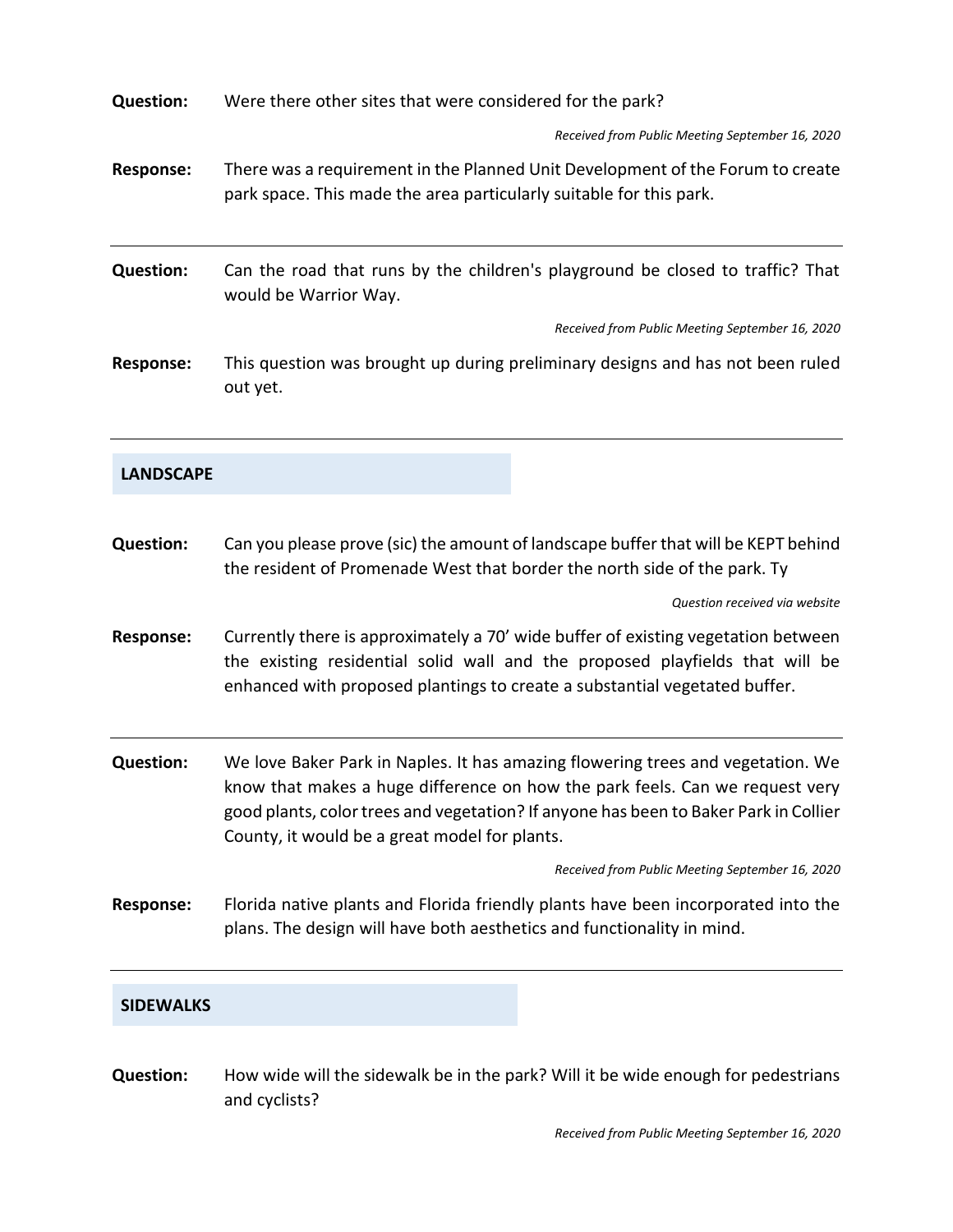| Response:        | There will be two sizes of sidewalk throughout the park. One is an 8-foot-wide<br>multimodal trail and the other is 5-foot-wide to provide for pedestrian traffic.                                                                                                                                               |
|------------------|------------------------------------------------------------------------------------------------------------------------------------------------------------------------------------------------------------------------------------------------------------------------------------------------------------------|
| <b>Question:</b> | Is there any plan to put a sidewalk along Warrior Way outside of the park?                                                                                                                                                                                                                                       |
|                  | Received from Public Meeting September 16, 2020                                                                                                                                                                                                                                                                  |
| <b>Response:</b> | The idea is to draw pedestrian access that would be moving through this park or<br>along Warrior Way into the park system or keeping them off the roadway. The<br>sidewalk that is on the roadway is meant to connect all of the parcels together.<br>However, the intent is to draw pedestrian traffic inside.  |
| <b>Question:</b> | Will all sidewalks leading to the park be redone? I ride my bike through there<br>often. The sidewalks leading up to this area are not consistent. I bike one mile<br>away, and I live one mile away, and I think many would walk or bike ride from the<br>area. What is the plan to fix sidewalks in the Forum? |
|                  | Received from Public Meeting September 16, 2020                                                                                                                                                                                                                                                                  |
| <b>Response:</b> | The City will take a look at the sidewalk in this area.                                                                                                                                                                                                                                                          |

## **FACILITIY FEATURES**

| <b>Question:</b> | Will there be a refreshment concession to buy drinks and ice cream?<br>Received from Public Meeting September 16, 2020 |
|------------------|------------------------------------------------------------------------------------------------------------------------|
| Response:        | There will be a concession, restroom and maintenance building on Parcels 14A<br>and B.                                 |
| <b>Question:</b> | Will these areas be able to be rented out?                                                                             |
|                  | Question received via website                                                                                          |
| <b>Response:</b> | This will be determined during the planning for the programming of the park.                                           |
| <b>Question:</b> | Does it cost anything to use the facility; any membership?                                                             |
|                  | Received from Public Meeting September 16, 2020                                                                        |
| <b>Response:</b> | This will be determined during the planning for the programming of the park.                                           |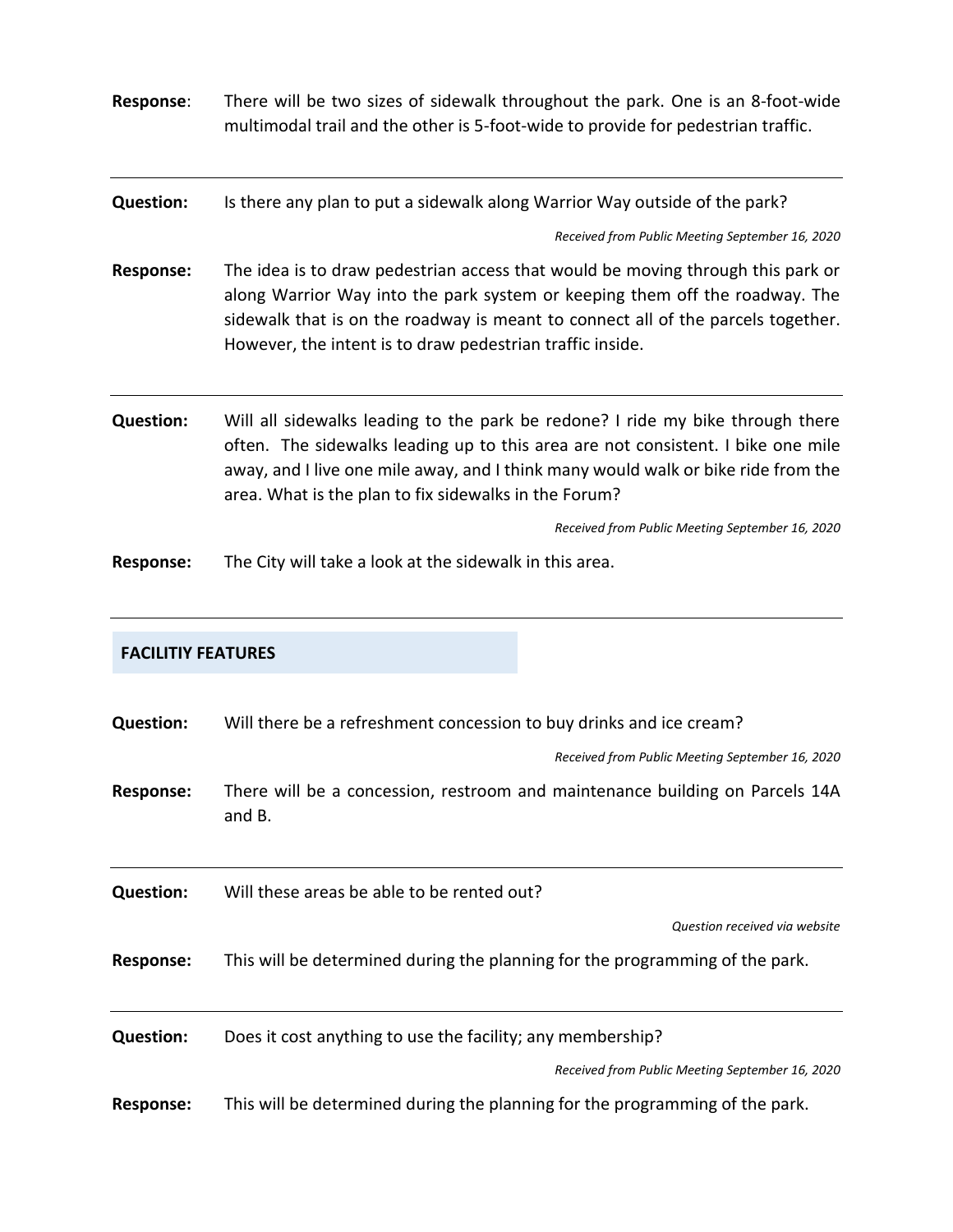**Question:** Will there be office space?

*Received from Public Meeting September 16, 2020*

**Response:** There will not be office space. There will be recreational buildings, a concession building, maintenance building and rest areas.

### **PUBLIC TRANSIT STOPS**

**Question:** What is the plan for a bus route and stop to go to and from the park? If not near the park, how far away will the nearest bus station be?

*Received from Public Meeting September 16, 2020*

- **Response:** Transit in the City is provided by Lee County through LeeTran. The City will let them know of the new park and work with them to develop plans to accommodate transit in this area.
- **Question:** Would there be a public transit stop or new Lee Tran route?

*Received from Public Meeting September 16, 2020*

**Response:** Transit in the City is provided by Lee County through LeeTran. The City will let them know of the new park and work with them to develop plans to accommodate transit in this area.

## *TIMELINE*

**Question:** While planning to start early 2021, what is the estimated time frame for completing all parcels as shown?

*Received from Public Meeting September 16, 2020*

**Response:** Currently, the City has the funds budgeted from the General Fund and Park Impact Fees to complete Parcel 18 and possibly one other. As the design progresses and cost estimates are generated, the entire process will be planned. At this stage, conceptual plans are being considered. A phase will begin in early 2021 and then cost estimates will be considered and go back to Council to complete the remaining phases.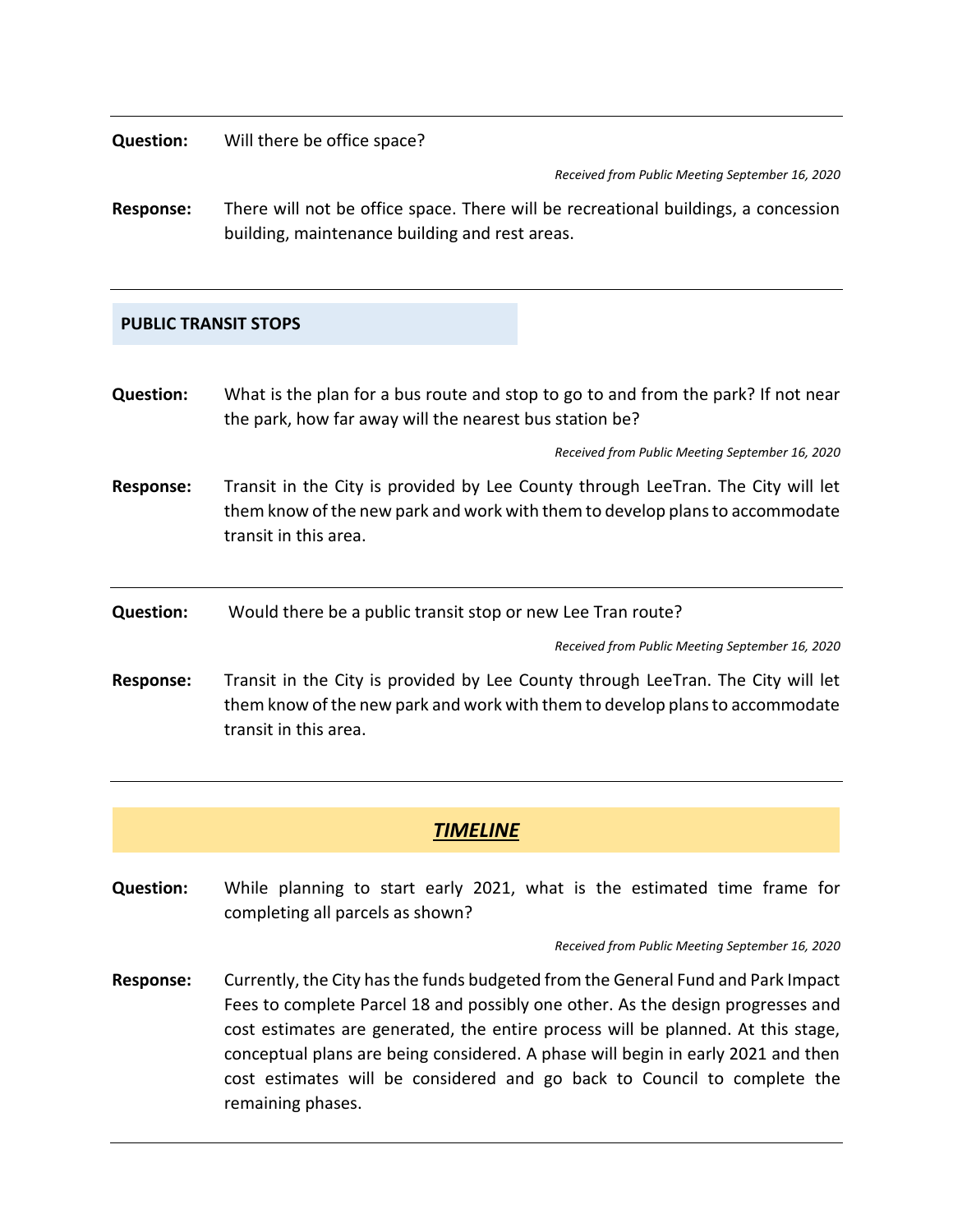**Question:** When! Please we are ready now! What is the time frame for from today to opening?

*Received from Public Meeting September 16, 2020*

**Response:** Currently, the City has the funds budgeted from the General Fund and Park Impact Fees to complete Parcel 18 and possibly one other. As the design progresses and cost estimates are generated, the entire process will be planned. At this stage, conceptual plans are being considered. A phase will begin in early 2021 and then cost estimates will be considered and go back to Council to complete the remaining phases.

## *PROPOSED FEATURES*

#### **PICKELBALL**

| <b>Question:</b> | Will Pickleball courts be included?                                                                                                                                                                                                                              |
|------------------|------------------------------------------------------------------------------------------------------------------------------------------------------------------------------------------------------------------------------------------------------------------|
|                  | Question received via website                                                                                                                                                                                                                                    |
| <b>Response:</b> | Pickleball courts are included as one of the proposed amenities.                                                                                                                                                                                                 |
| Comment:         | I live in Plantation Somerset and we presently only have two pickleball courts<br>which is clearly not enough! I am very happy that the City is getting this park<br>completed as we really need everything it has to offer the residents living here!<br>YAY!!! |
|                  | Question received via website                                                                                                                                                                                                                                    |
| <b>Response:</b> | No response required.                                                                                                                                                                                                                                            |
| <b>Question:</b> | My question is about pickleball courts.                                                                                                                                                                                                                          |
|                  | Received from Public Meeting September 16, 2020                                                                                                                                                                                                                  |
| <b>Response:</b> | Pickleball courts are included as one of the proposed amenities.                                                                                                                                                                                                 |
| <b>Question:</b> | I now see the plan. Am I reading this correctly that there are eight pickleball only<br>courts, and will these be lighted?                                                                                                                                       |

*Received from Public Meeting September 16, 2020*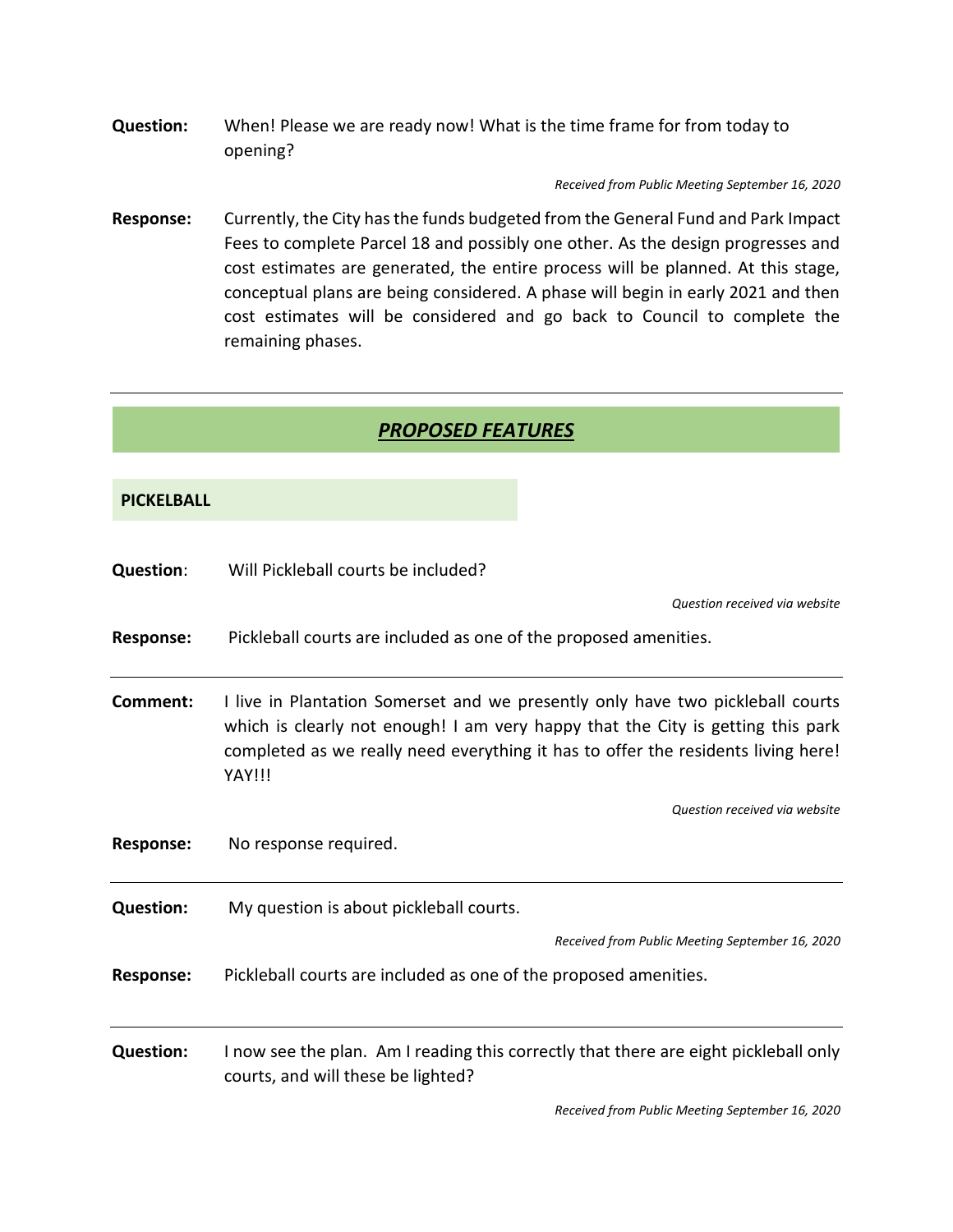| <b>Response:</b> | Yes, there will be eight pickleball courts. Lighting will be determined at a later date.                                          |
|------------------|-----------------------------------------------------------------------------------------------------------------------------------|
| Comment:         | I don't know any kids who play pickleball. And I believe that the age group that<br>picked that was 50-plus as far as pickleball. |
|                  | Received from Public Meeting September 16, 2020                                                                                   |
| <b>Response:</b> | The park is designed to include all age groups.                                                                                   |
| Comment:         | Lots of people play night pickleball at Brooks Park. Do not agree with programmed<br>pickleball.                                  |
|                  | Received from Public Meeting September 16, 2020                                                                                   |
| Response:        | No response required.                                                                                                             |

## **PLAYGROUND/ WATER FEATURE**

| <b>Question:</b> | Will the playgrounds have stretch covers for shading?                                                                                                                                                                                                                                                                                                                                                                                                                                |
|------------------|--------------------------------------------------------------------------------------------------------------------------------------------------------------------------------------------------------------------------------------------------------------------------------------------------------------------------------------------------------------------------------------------------------------------------------------------------------------------------------------|
|                  | Received from Public Meeting September 16, 2020                                                                                                                                                                                                                                                                                                                                                                                                                                      |
| <b>Response:</b> | There will be coverings over some of the structures. It is also a hope that landscape<br>can provide additional shading.                                                                                                                                                                                                                                                                                                                                                             |
| Comment:         | I'm a stay at home mom to 2 boys. We frequently go to the parks in the area, but<br>we find that not many are fenced in. As a mom who has to keep eyes on 2 under<br>3 years old, a fenced in park would be a great way to have my kids run the grounds<br>without me stressing about them running into a parking lot. It's very unsafe. Also,<br>soft turf would be a great option as pose to mulch or sand as that can be messy.<br>Soft turf will also be more accident friendly. |
|                  | Question received via website                                                                                                                                                                                                                                                                                                                                                                                                                                                        |
| <b>Response:</b> | Playground areas are typically fenced.                                                                                                                                                                                                                                                                                                                                                                                                                                               |
| <b>Question:</b> | Will any of the playground areas and/or water feature be fenced or shaded?                                                                                                                                                                                                                                                                                                                                                                                                           |

*Received from Public Meeting September 16, 2020*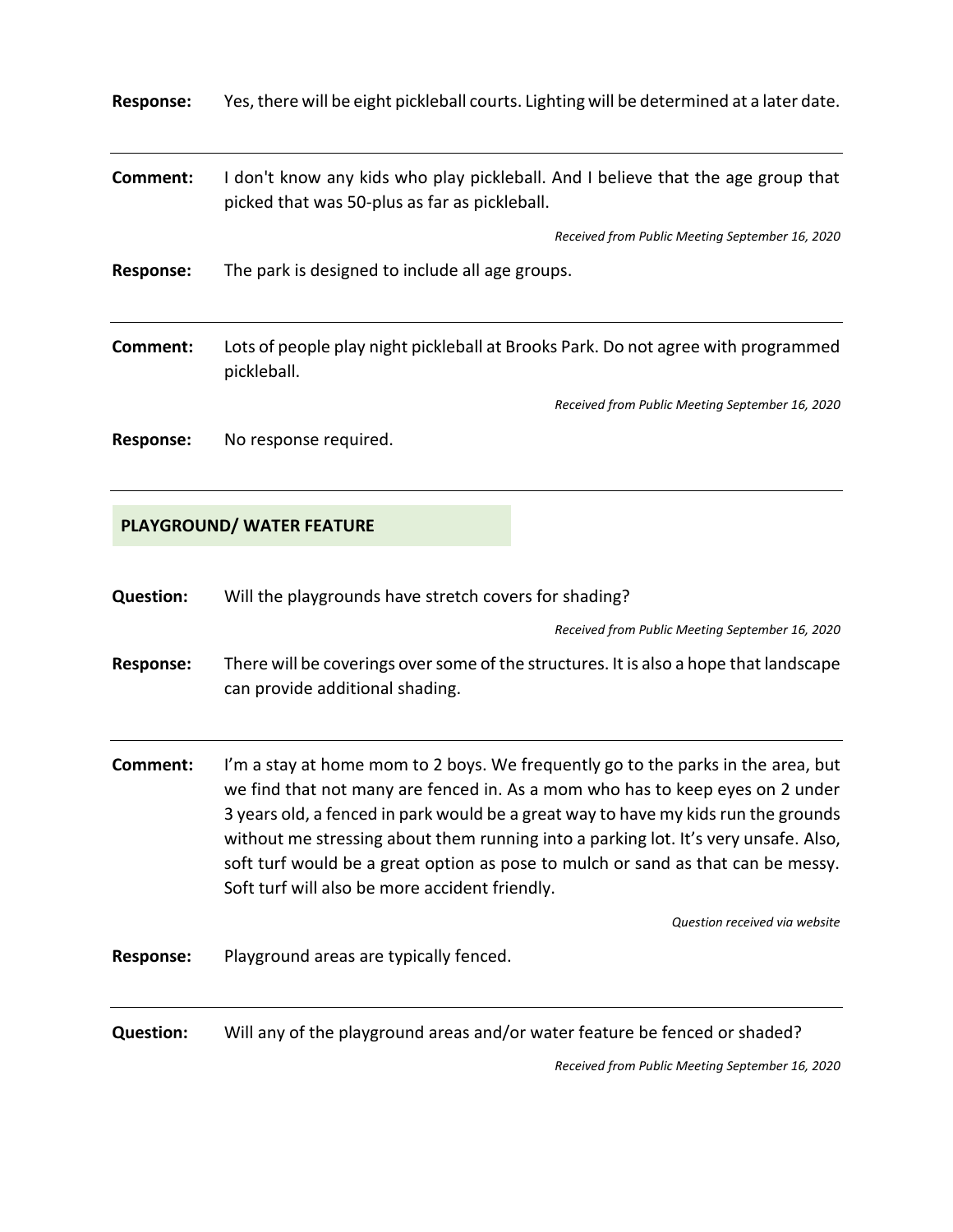**Response:** The water feature, which is an interactive fountain will not be enclosed with a fence. It is an active play area that is designated by the size of the water feature and paver area. Playground areas are typically fenced.

#### **BIKE TRAILS/ WALKING TRAILS**

**Comment:** I see that there are bike racks that will be placed in the parks. Please ensure that there will be paths that are biker friendly!

*Question received via website*

**Response:** In the concept plans, there are proposed facilities that are going to be made available for bikers to start or end their ride at Forum Park. There is a major riding thoroughfare in this area that connects to bicycle-related destinations.

**Question:** Does it tie into a bike trail?

*Received from Public Meeting September 16, 2020*

**Response:** In the concept plans, there are proposed facilities that are going to be made available for bikers to start or end their ride at Forum Park. There is a major riding thoroughfare in this area that connects to bicycle-related destinations.

**Comment:** Thank you. The bike trail is very important.

*Received from Public Meeting September 16, 2020*

**Response:** No response required.

**Question:** Where is the walking trail?

*Received from Public Meeting September 16, 2020*

**Response:** Every parcel of the park has walking trails or sidewalk on it. There are two levels of sidewalk provided. One is an 8-foot-wide multimodal trail and the other is 5 foot-wide to provide for pedestrian traffic. As you move through the site, you can take longer, or short routes and the ideas is to connect all the parcels together with a sidewalk or trail so that there is a long route.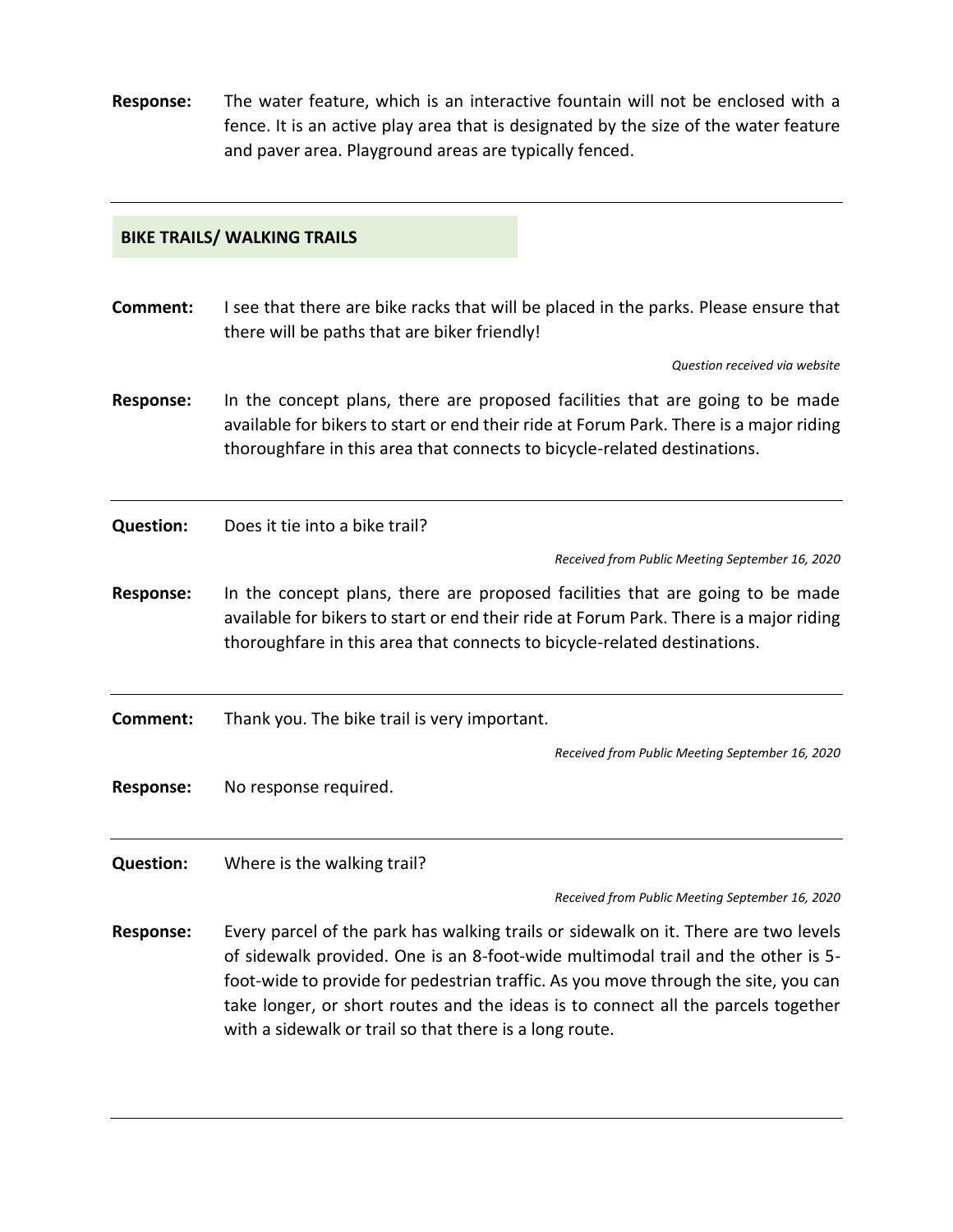### **DOG PARK/ PUBLIC ART**

| Comment:         | So, hoping you will strongly consider the dog park! The closest one is Buckingham,<br>and our community has nowhere to build a dog park as is the case with several<br>other communities. This would be a welcome addition to our immediate area and<br>much appreciated! |
|------------------|---------------------------------------------------------------------------------------------------------------------------------------------------------------------------------------------------------------------------------------------------------------------------|
|                  | Question received via website                                                                                                                                                                                                                                             |
| <b>Response:</b> | Yes, a dog park area is proposed in this conceptual design.                                                                                                                                                                                                               |
| Comment:         | After discussing this with my wife we have concluded the biggest thing this park<br>could have is an area for large and small dogs. A lighted walking and biking paths<br>and a lake/pond to have a picnic by.                                                            |
|                  | Question received via website                                                                                                                                                                                                                                             |
| <b>Response:</b> | No response required.                                                                                                                                                                                                                                                     |
| <b>Question:</b> | Will the dog park have doggie bag stations throughout?                                                                                                                                                                                                                    |
|                  | Received from Public Meeting September 16, 2020                                                                                                                                                                                                                           |
| <b>Response:</b> | Yes.                                                                                                                                                                                                                                                                      |
| <b>Question:</b> | I love the plan, it looks amazing! Thank you for the inclusion of a dog park! Might<br>I suggest the inclusion of some public art and/or a memorial of some kind? Or<br>perhaps the park could be dedicated to a notable citizen of Fort Myers worthy of<br>the honor.    |
|                  | Question received via website                                                                                                                                                                                                                                             |
| <b>Response:</b> | There is a proposed art feature in Parcel 15 of Forum Park.                                                                                                                                                                                                               |

## *FEATURES NOT INCLUDED*

## **BASKETBALL COURTS/ SOFTBALL FIELDS/ VOLLEYBALL COURTS**

**Question:** Any chance for softball fields or one half-court basketball court?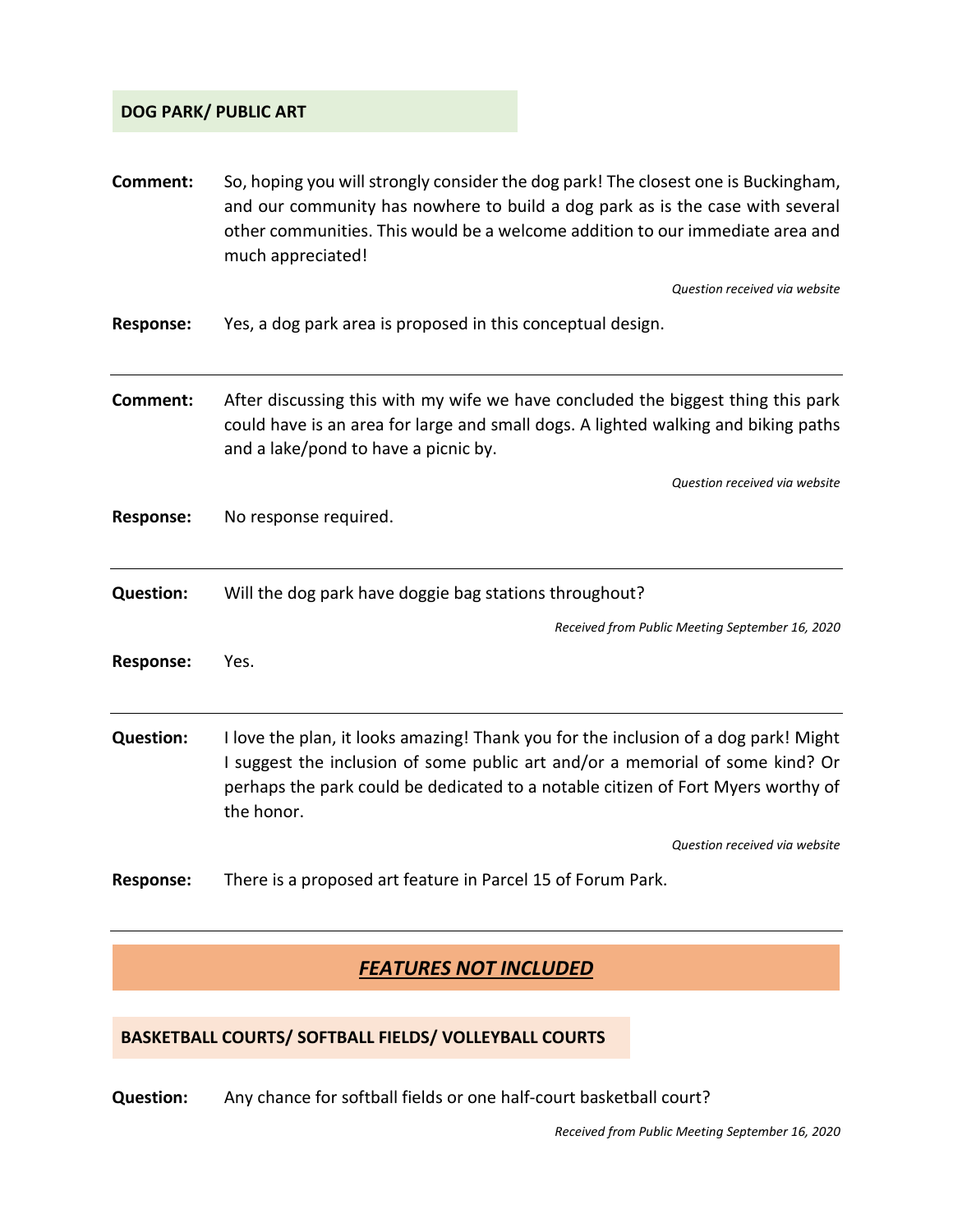| <b>Response:</b> | There is no plan to include softball fields or a half-court basketball court at Forum<br>Park. When the City began asking for desired amenities in the area, softball fields<br>and basketball courts were not some of the top ranked amenities.                                                                            |
|------------------|-----------------------------------------------------------------------------------------------------------------------------------------------------------------------------------------------------------------------------------------------------------------------------------------------------------------------------|
| <b>Comment:</b>  | We have 250 residents one mile away in Sherwood, and we don't have any<br>basketball courts in our neighborhood at 82 and Colonial. Thanks. We are excited<br>for this park.                                                                                                                                                |
|                  | Received from Public Meeting September 16, 2020                                                                                                                                                                                                                                                                             |
| <b>Response:</b> | There is no plan to include basketball courts at Forum Park. When the City began<br>asking for desired amenities in the area, basketball courts were not one of the top<br>ranked amenities.                                                                                                                                |
| <b>Question:</b> | As the population of younger people continues to grow in Fort Myers in Ward 6,<br>what is the future plan for activities for youth and young adults such as softball<br>fields and basketball courts mentioned? More so the question being asked me is<br>timeline for next type of recreation like to this than for where. |
|                  | Received from Public Meeting September 16, 2020                                                                                                                                                                                                                                                                             |
| <b>Response:</b> | There is no plan to include basketball or softball fields at Forum Park. When the<br>City began asking for desired amenities in this area, these were not some of the<br>top ranked amenities. Please see the graphic at the end of this report which<br>details distance to other similar amenities within the City.       |
| <b>Question:</b> | Will there be any basketball courts?                                                                                                                                                                                                                                                                                        |
|                  | Received from Public Meeting September 16, 2020                                                                                                                                                                                                                                                                             |
| <b>Response:</b> | There is no plan to include basketball courts at Forum Park. When the City began<br>asking for desired amenities in the area, basketball courts were not one of the top<br>ranked amenities.                                                                                                                                |
| <b>Comment:</b>  | Indoor basketball courts would be great.                                                                                                                                                                                                                                                                                    |
|                  | Received from Public Meeting September 16, 2020                                                                                                                                                                                                                                                                             |
| <b>Response:</b> | There is no plan to include basketball courts at Forum Park. When the City began<br>asking for desired amenities in the area, basketball courts were not one of the top<br>ranked amenities.                                                                                                                                |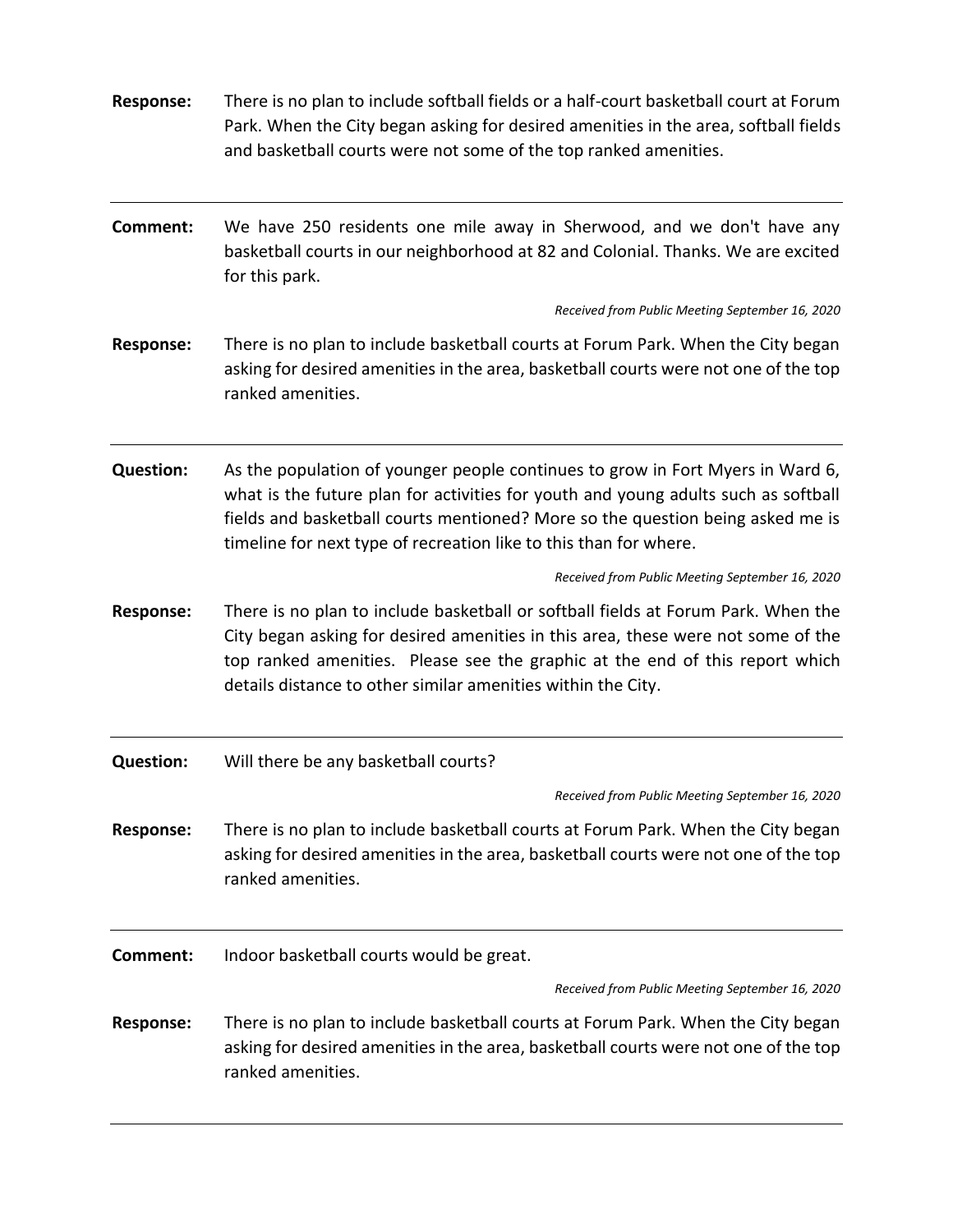| <b>Question:</b>     | Does the City have Basketball courts now?                                                                                                                                                                                                                                   |
|----------------------|-----------------------------------------------------------------------------------------------------------------------------------------------------------------------------------------------------------------------------------------------------------------------------|
|                      | Received from Public Meeting September 16, 2020                                                                                                                                                                                                                             |
| <b>Response:</b>     | Please visit the City's Parks website to learn more about available amenities<br>offered at other parks. https://cityftmyers.com/1232/Parks                                                                                                                                 |
| <b>Question:</b>     | Has a sand or field volleyball court been considered?                                                                                                                                                                                                                       |
|                      | Received from Public Meeting September 16, 2020                                                                                                                                                                                                                             |
| <b>Response:</b>     | There is no plan to include volleyball courts at Forum Park. When the City began<br>asking for desired amenities in the area, volleyball courts were not one of the top<br>ranked amenities. However, volleyball could be played in the open space sections<br>of the park. |
| <b>Question:</b>     | If the reason for not considering tennis and basketball courts for the proposed<br>park is the existence within Lee County of such places, how many miles away are<br>the closest tennis and basketball courts from the Forum area?                                         |
|                      | Received from Public Meeting September 16, 2020                                                                                                                                                                                                                             |
| <b>Response:</b>     | Please visit the City's Parks website to learn more about available amenities<br>offered at other parks. https://cityftmyers.com/1232/Parks                                                                                                                                 |
| <b>TENNIS COURTS</b> |                                                                                                                                                                                                                                                                             |

**Comment:** Hi, we would like to have tennis courts in the Forum Community Park. We don't have tennis courts close to SR 82. Thank you for including this in the park plans.

*Question received via website*

- **Response:** The Fort Myers Racquet Club is a public tennis establishment located at the Sam Fleishman Regional Sports Complex on Matthew Drive in Fort Myers. There are 10 lighted public tennis courts. You may contact this location by calling 239-321- 7550.
- **Question:** We would like to have tennis courts in the park, those of us that don't have amenities in our community want to have tennis. The closest one in the area is back in Lehigh Acres, in lee Blvd and Williams. Communities with HOA have tennis courts/ pickle ball courts, but what about other neighborhoods? We also are part of the community and live in the forum area. Thanks for your consideration.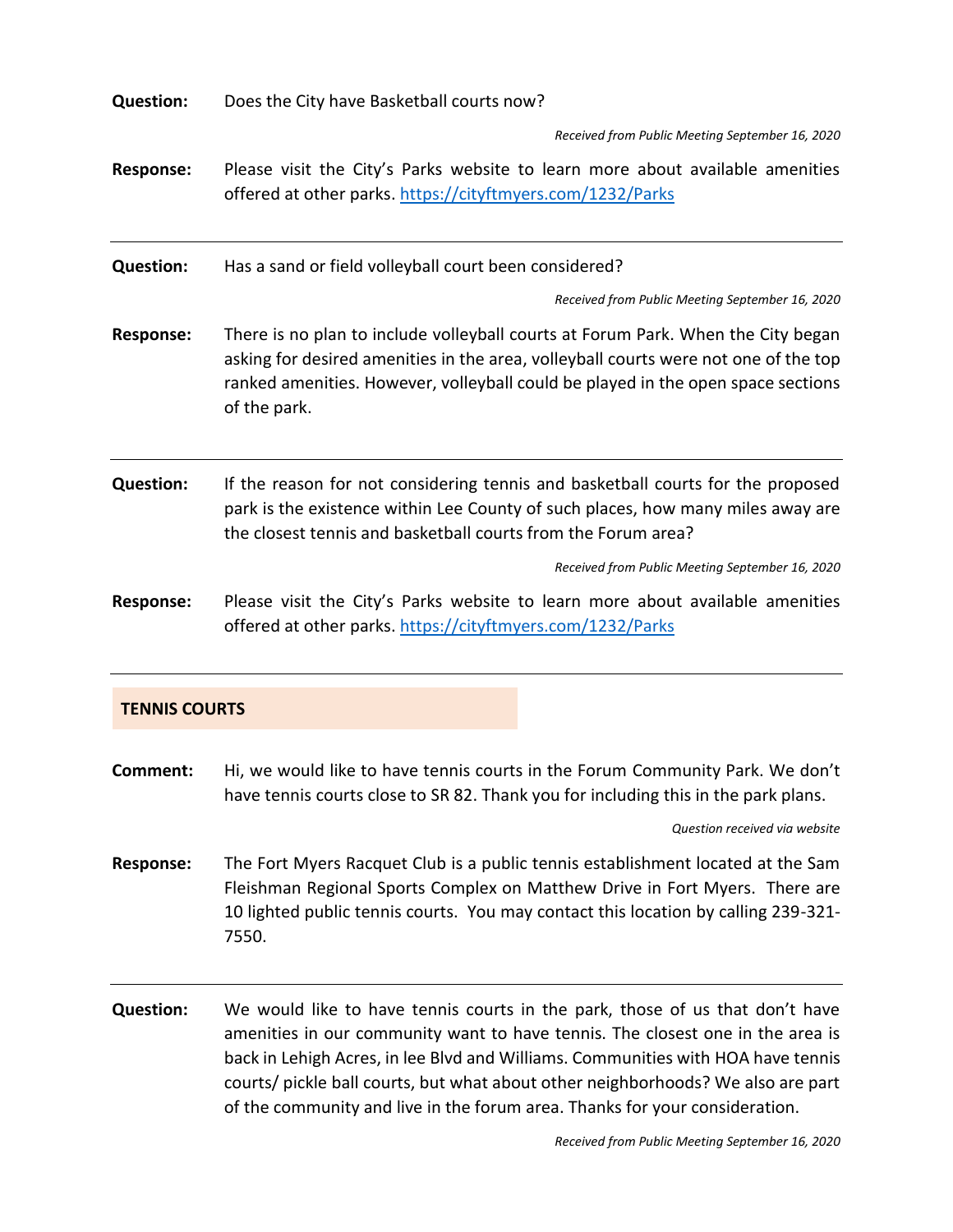| <b>Response:</b> | The Fort Myers Racquet Club is a public tennis establishment located at the Sam<br>Fleishman Regional Sports Complex on Matthew Drive in Fort Myers. There are<br>10 lighted public tennis courts. You may contact this location by calling 239-321-<br>7550.                                      |
|------------------|----------------------------------------------------------------------------------------------------------------------------------------------------------------------------------------------------------------------------------------------------------------------------------------------------|
| <b>Question:</b> | Is there a possibility of tennis courts for all ages?                                                                                                                                                                                                                                              |
|                  | Received from Public Meeting September 16, 2020                                                                                                                                                                                                                                                    |
| <b>Response:</b> | The Fort Myers Racquet Club is a public tennis establishment located at the Sam<br>Fleishman Regional Sports Complex on Matthew Drive in Fort Myers. There are<br>10 lighted public tennis courts. You may contact this location by calling 239-321-<br>7550.                                      |
| <b>Question:</b> | Tennis is a more complete physical activity than pickle ball, why can't we have half<br>of the space dedicated to the pickle ball courts with tennis courts and the other<br>half for pickle ball?                                                                                                 |
|                  | Question received via website                                                                                                                                                                                                                                                                      |
| <b>Response:</b> | The Fort Myers Racquet Club is a public tennis establishment located at the Sam<br>Fleishman Regional Sports Complex on Matthew Drive in Fort Myers. There are<br>10 lighted public tennis courts. You may contact this location by calling 239-321-<br>7550.                                      |
| <b>Question:</b> | I would like to know why are so many pickle ball courts considered and not even<br>one tennis court? The closest Public tennis court in this area is back In Lehigh in<br>Lee Blvd and Williams. Thank you very much for your consideration and would like<br>to hear back from the planning team. |
|                  | Question received via website                                                                                                                                                                                                                                                                      |
| <b>Response:</b> | The Fort Myers Racquet Club is a public tennis establishment located at the Sam<br>Fleishman Regional Sports Complex on Matthew Drive in Fort Myers. There are<br>10 lighted public tennis courts. You may contact this location by calling 239-321-<br>7550.                                      |
| <b>POOLS</b>     |                                                                                                                                                                                                                                                                                                    |
| <b>Question:</b> | My husband and I have lived near the Forum for 15 years. Two questions: Will                                                                                                                                                                                                                       |

there be a public swimming pool? There is no public place to swim in this area.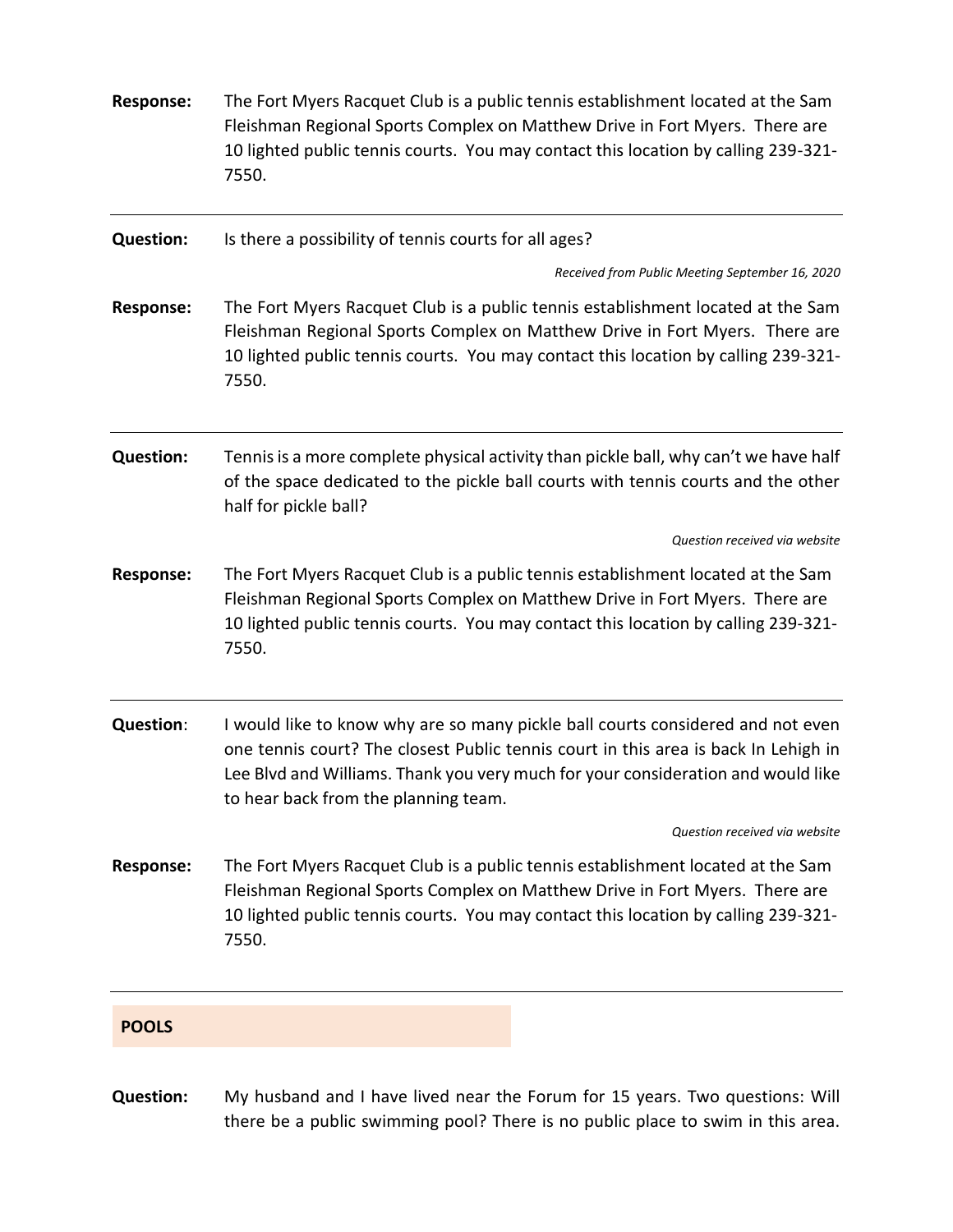Also, at one time around the last big recession from 2006-2010, there was talk of building a YMCA in the Forum area and that land had already been purchased for it. Are these plans of a YMCA still planned? If so, would it have an indoor or outdoor pool?

#### *Question received via website*

**Response:** There is no plan to include any type of pool at Forum Park. When the City began asking for desired amenities in this area, pools were not one of the top ranked amenities. There are pools within the city at Fleischman Park, Gulf View Park, and the STARS Complex. More information related to these facilities can be found here: [https://cityftmyers.com/1426/Pools-Hours.](https://cityftmyers.com/1426/Pools-Hours)

#### **Question:** Is a swimming pool being considered for the park?

*Received from Public Meeting September 16, 2020*

**Response:** There is no plan to include any type of pool at Forum Park. When the City began asking for desired amenities in this area, pools were not one of the top ranked amenities. There are pools within the city at Fleischman Park, Gulf View Park, and the STARS Complex. More information related to these facilities can be found here: [https://cityftmyers.com/1426/Pools-Hours.](https://cityftmyers.com/1426/Pools-Hours)

#### **SKATEBOARD PARKS**

**Question:** Great presentation and a much-needed park in Ft. Myers. However, where is the skateboard park? A city the size of Ft. Myers should have multiple skate parks, however we have none. Our youth has grown up with skateboarding as a mainstream sport. From weekend skate contests on ESPN, to X-Games and in 2021 the Olympics, our kids are in need of a safe skate area. City streets and downtown park areas are not safe or adequate for our skate community. Parcel 18 would be better served by a skate park. Adults aren't going to drive miles to a park to work out on outdoor equipment. It sounds good but not realistic. Skaters will travel to skate and build their sense of community. Take the Lakeland park for example. Or model the Rob Dyrkek/ DC Shoe park in Kettering, OH. From the outside, this park looks like any beautiful park. Yet it is configured for skaters of all ages and abilities. The Tony Hawk Foundation has financing opportunities as well as ideas. Please reconsider this area.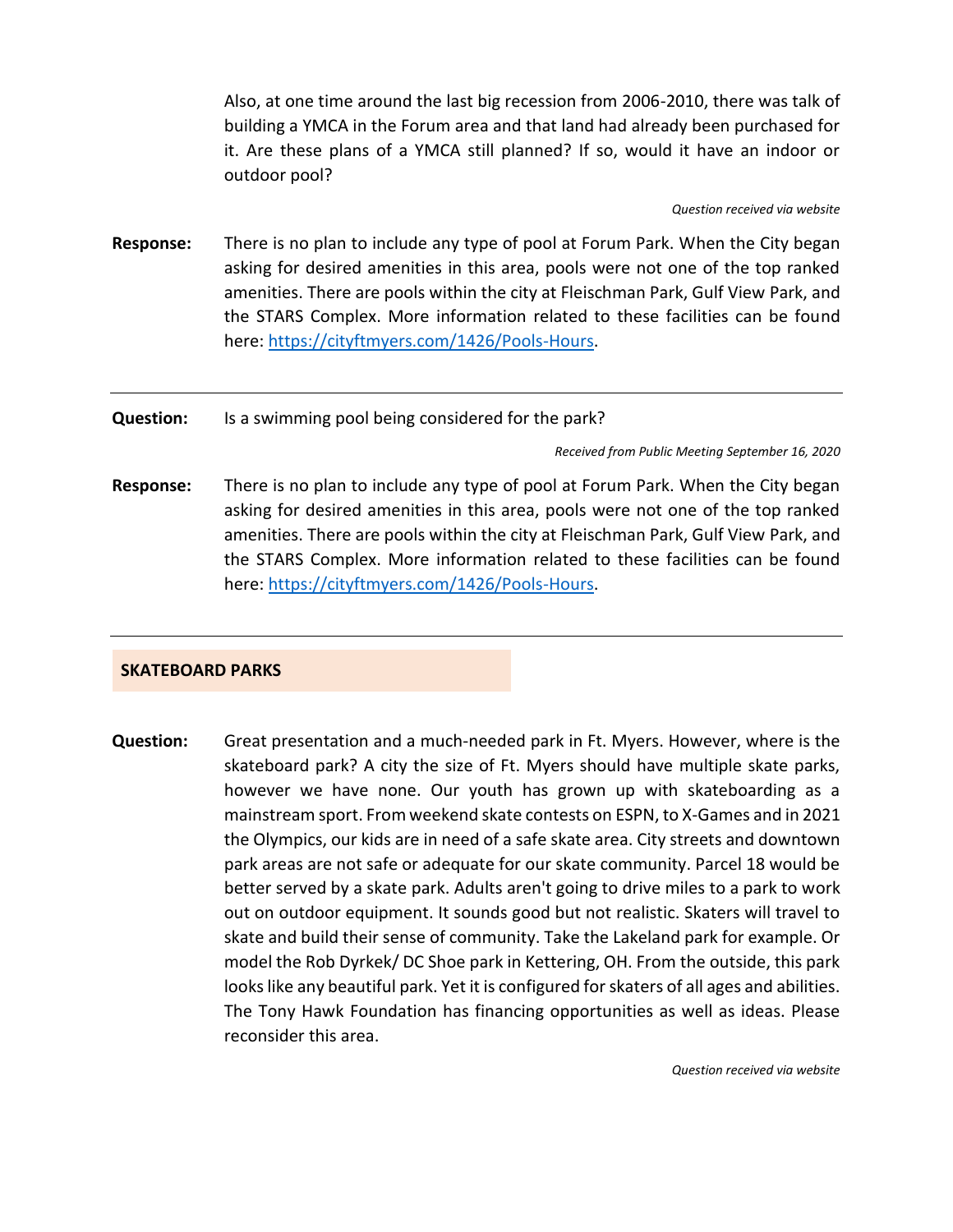- **Response:** There is no plan to include a skateboard park at Forum Park. When the City began asking for desired amenities in the area, skateboard parks were not one of the top ranked amenities.
- **Question:** Hello, I would like a moment to explain why this city needs a skate park. Skateboarding is the fastest growing sport in the world. Kids and parents spend money consistently traveling to different parks and spend money on the businesses around the parks (restaurants/gas stations/etc.). Fort Myers offers very little to the creative youth and I have personally seen many kids with potential talent gone to waste after the original skate park closed. Fort Myers has been depriving the youth of a creative space to skate for too long. If the city wants to get kids off the streets (reduce crime rates) and even make some extra income off adult skaters and parents (generate revenue from nearby establishments), a new official skate park is the way to go.

*Question received via website*

**Response:** There is no plan to include a skateboard park at Forum Park. When the City began asking for desired amenities in the area, skateboard parks were not one of the top ranked amenities.

#### **COMMUNITY GARDEN/ RECREATION FACILITY**

**Question:** My question is with many people who live in the neighborhood are in a gated community or apartments They are limited on space would there be an area for a community garden something like we have it Lakes Park I know a lot of people are using it and it is filled to capacity during the Winter months. Thank you for this form of communication and reaching out to the citizens of the city we are excited to see the park go in.

#### *Question received via website*

- **Response:** Community Gardens are not proposed on the conceptual plan at this time. If the demand supports, the need for a Community Garden area this could be considered.
- **Question:** How about an indoor recreation center similar to the one in Estero, perhaps, instead of multiple playgrounds and multiple open-space areas?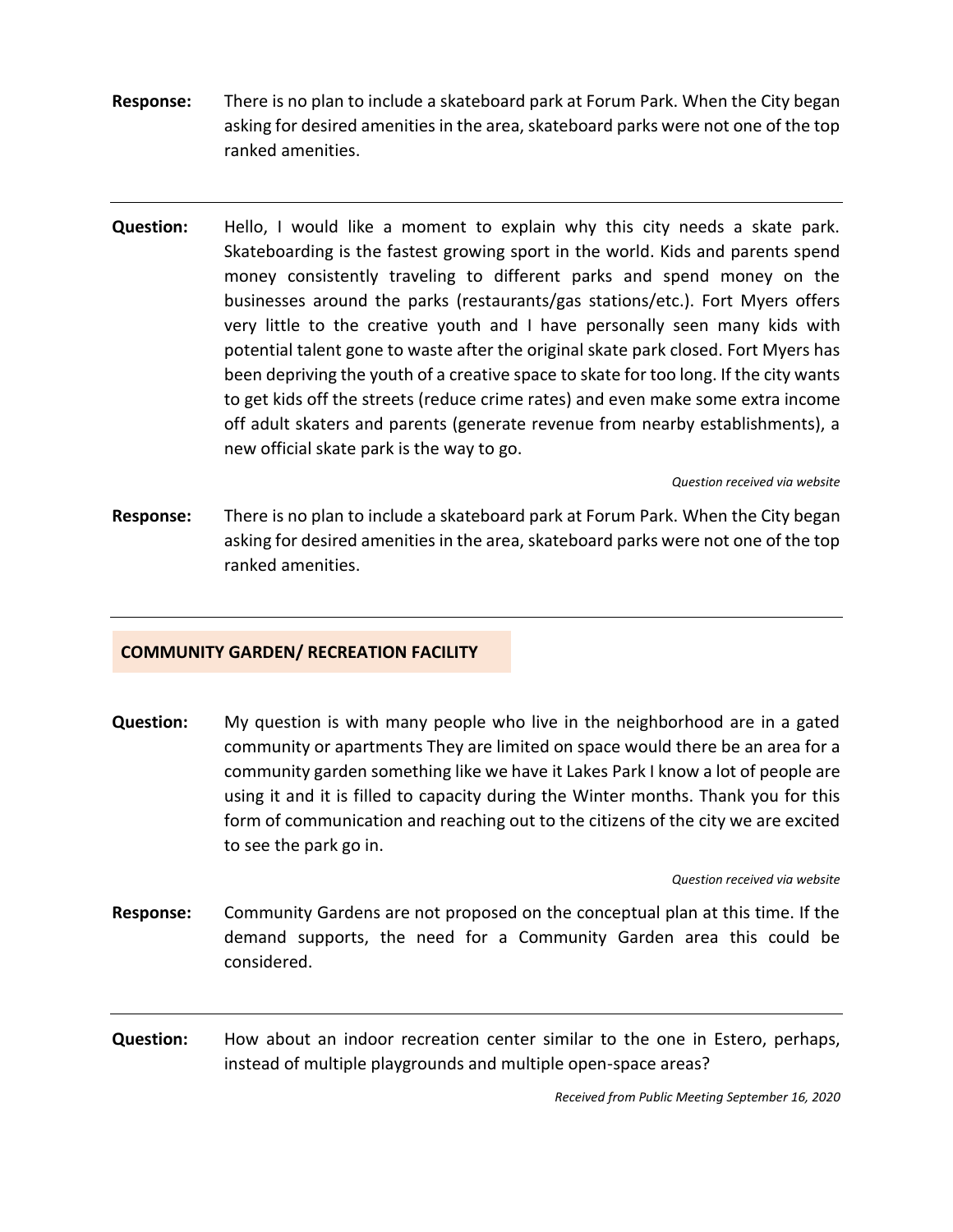**Response:** The Estero Recreation Center is a step up from a community park. That facility is designed and sized to serve a much more regional area than a community park. A recreation center would require many more acres than what is available. There are many other more opportunities to provide a facility like this elsewhere.

| <b>SAFETY/ MAINTENANCE</b> |                                                                                                                                                                                                                                                                                                                                                                                                                                       |  |  |  |
|----------------------------|---------------------------------------------------------------------------------------------------------------------------------------------------------------------------------------------------------------------------------------------------------------------------------------------------------------------------------------------------------------------------------------------------------------------------------------|--|--|--|
| <b>Question:</b>           | How will the park be secured? How will my safety be assured?                                                                                                                                                                                                                                                                                                                                                                          |  |  |  |
|                            | Received from Public Meeting September 16, 2020                                                                                                                                                                                                                                                                                                                                                                                       |  |  |  |
| <b>Response:</b>           | There will be security-related considerations taken by the designers. There is plans<br>to have cameras installed. Security will be a part of the evaluation.                                                                                                                                                                                                                                                                         |  |  |  |
| <b>Question:</b>           | Hi. First thing I want to say is, thanks for doing this park for us. My question is: Will<br>there be adequate lighting at the park for those of us who work night shift, who<br>work shift work, and would love to use the park at, say, 5:00 a.m. or after 6:00<br>p.m.? This is based on safety, of course. This could be done with solar lights when<br>no power lines will have to be installed and, of course, the sun is free. |  |  |  |
|                            | Received from Public Meeting September 16, 2020                                                                                                                                                                                                                                                                                                                                                                                       |  |  |  |
| <b>Response:</b>           | The current City ordinance states that any park will be open from 6:00 a.m. until<br>10:30 p.m.; however, there will be some areas that will be monitored for special<br>events and scheduling that may go beyond these hours. There will be security<br>lighting.                                                                                                                                                                    |  |  |  |
| <b>Question:</b>           | I received a few questions and a few inquiries from residents pertaining to public<br>safety that I would like to get answered for them. Are adequate lighting in and<br>around the parks as well as sidewalks included in the plans for the Forum? Thank<br>you.                                                                                                                                                                     |  |  |  |
|                            | Received from Public Meeting September 16, 2020                                                                                                                                                                                                                                                                                                                                                                                       |  |  |  |
| <b>Response:</b>           | The design of the park will include security lighting. This will be included as part of<br>the design.                                                                                                                                                                                                                                                                                                                                |  |  |  |
| <b>Question:</b>           | How do you plan on dealing with the negative aspects that are sure to occur such<br>as homeless and drugs, etc.? Who will maintain the washrooms and other<br>facilities?                                                                                                                                                                                                                                                             |  |  |  |
|                            | Received from Public Meeting September 16, 2020                                                                                                                                                                                                                                                                                                                                                                                       |  |  |  |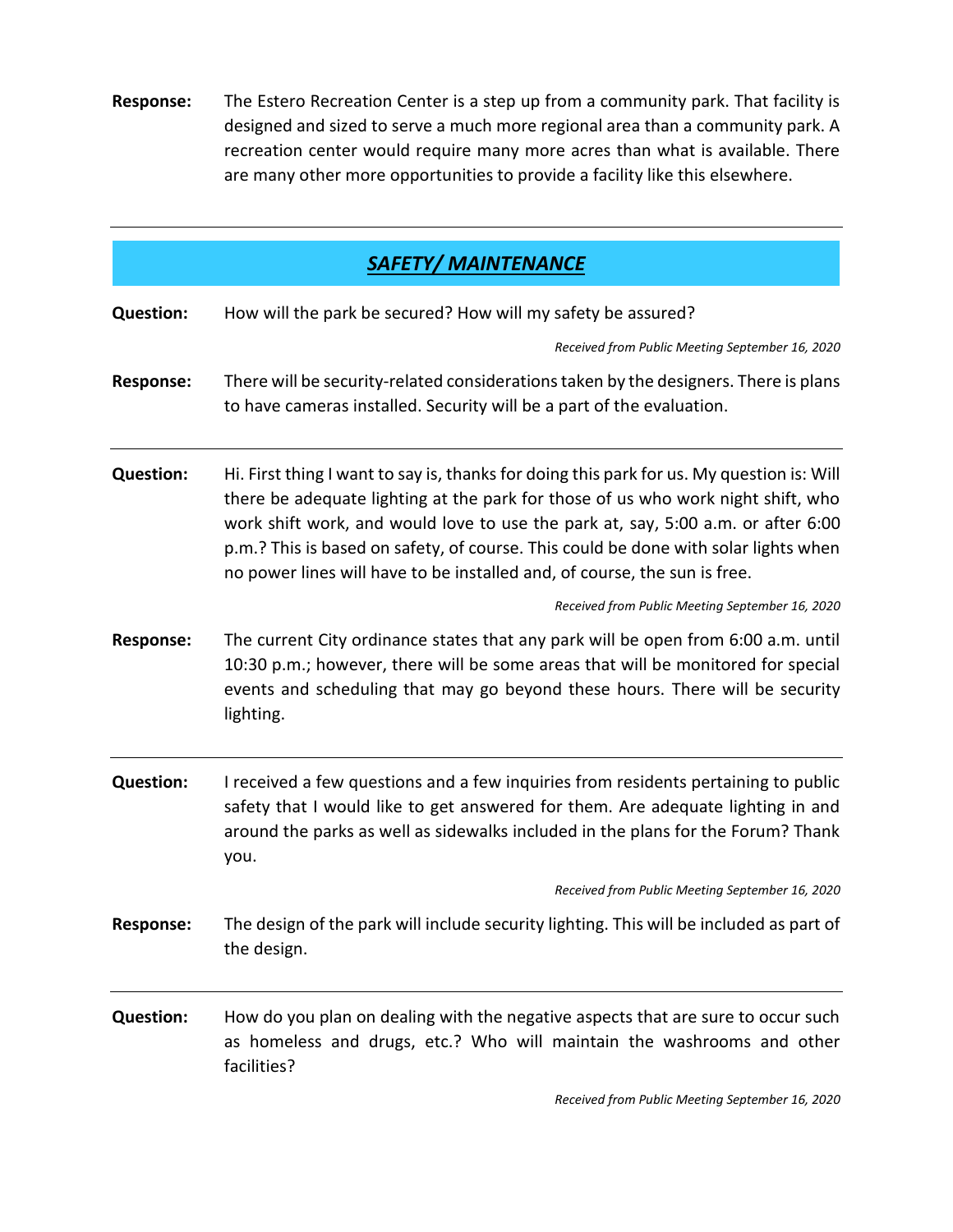- **Response:** The local government as a whole is working to create a shelter for all the homeless in Lee County to get the issue resolved. The Fort Myers Police Department (FMPD) would perform extra patrols in this area. FMPD would ensure a Trespass Notice is on file to enforce and follow up and investigate any drug complaints. This park will be maintained by the Parks and Beautification Department. Some of the maintenance issues will be dealt with through vendors. **Question:** By who and how will the park be maintained? *Received from Public Meeting September 16, 2020* **Response:** This park will be maintained by the Parks and Beautification Department. Some of the maintenance issues will be dealt with through vendors. **Question:** The streets in Forum Boulevard actually has several signs of the increment of the traffic and holes in the asphalt. The park will increase the amount of traffic, too. How is it possible to control it? *Received from Public Meeting September 16, 2020* **Response:** The City is in the process of objectively evaluating all paved streets within the City of Fort Myers in order to have a better understanding of the condition and prioritize paving responsibilities. This work is currently underway, and the City expects to have a better system to prioritize paving by spring. If the street is in the
	- condition that this comment implies, there can be temporary patching as there is no budget currently to provide milling and resurfacing in anticipation of this evaluation being completed before the next fiscal year paving list comes out.

## *TRAFFIC CONCERNS*

**Question:** With major work going on at I-75 Colonial/Forum area interchange, will work on the park create even bigger traffic problems during the construction period?

*Received from Public Meeting September 16, 2020*

**Response:** The 1-75 Colonial/Forum work is slated to begin in the first quarter of 2021. This will be a multi-year project. The City will coordinate construction traffic between the two separate projects. There will be more construction traffic as construction occurs. The City will work with contractors to make sure the proper signage and controls are in place.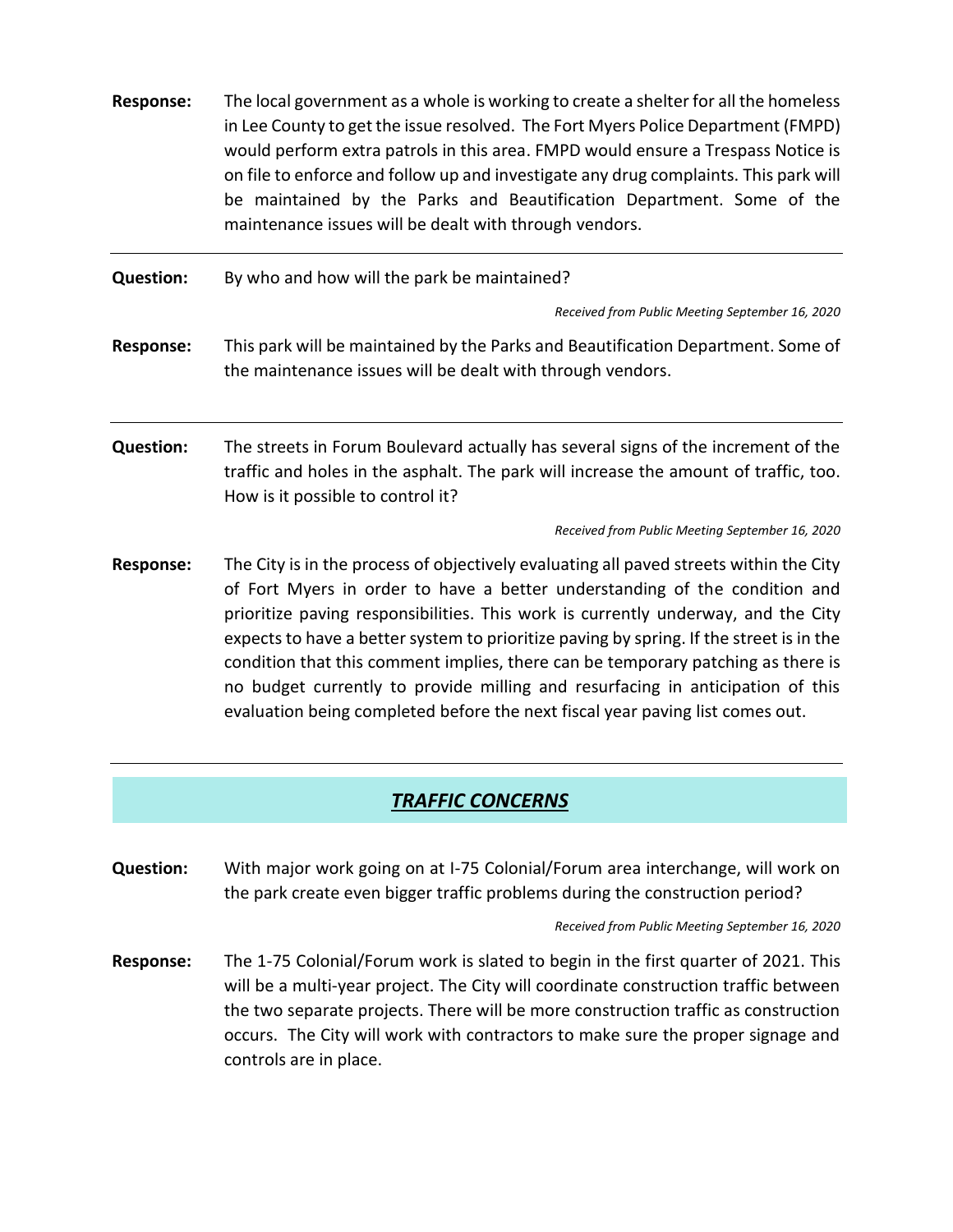|                  | <i><b>OTHER</b></i>                                                                                                                                                                                                                  |  |  |
|------------------|--------------------------------------------------------------------------------------------------------------------------------------------------------------------------------------------------------------------------------------|--|--|
|                  |                                                                                                                                                                                                                                      |  |  |
| Comment:         | Accessible playground(s), picnic areas, and walking trails would be valuable. There<br>appear to be enough sports courts and fields elsewhere in the city. Thank you!                                                                |  |  |
|                  | Question received via website                                                                                                                                                                                                        |  |  |
| <b>Response:</b> | Playgrounds, picnic areas and walkways are all included as part of this conceptual<br>plan, in addition to multi-use sports fields.                                                                                                  |  |  |
| <b>Comment:</b>  | Hello! I am looking forward to having this park in our neighborhood. I own a home<br>in the Promenade West, can't wait to see what the city manager and his team put<br>together another great park for our beautiful city to enjoy. |  |  |
|                  | Question received via website                                                                                                                                                                                                        |  |  |
| <b>Response:</b> | No response required.                                                                                                                                                                                                                |  |  |
| <b>Comment:</b>  | Thank you for an excellent presentation and exciting park plan.                                                                                                                                                                      |  |  |
|                  | Received from Public Meeting September 16, 2020                                                                                                                                                                                      |  |  |
| <b>Response:</b> | No response required.                                                                                                                                                                                                                |  |  |
| <b>Question:</b> | Can this presentation be shared? We are getting many messages of people who<br>are at work and unable to view or provide input. Thank you.                                                                                           |  |  |
|                  | Received from Public Meeting September 16, 2020                                                                                                                                                                                      |  |  |
| <b>Response:</b> | The presentation was live broadcast on the City's Channel 98. The presentation is<br>also posted on the City's Ward 6 website and the project website located at<br>www.cfmforumpark.com                                             |  |  |
| <b>Question:</b> | Will this presentation be posted on the Ward 6 website?                                                                                                                                                                              |  |  |
|                  | Received from Public Meeting September 16, 2020                                                                                                                                                                                      |  |  |
| <b>Response:</b> | Yes.                                                                                                                                                                                                                                 |  |  |
| <b>Question:</b> | Sorry, but I'm a snowbird. What is the physical address of the park so I can put it<br>into my GPS?                                                                                                                                  |  |  |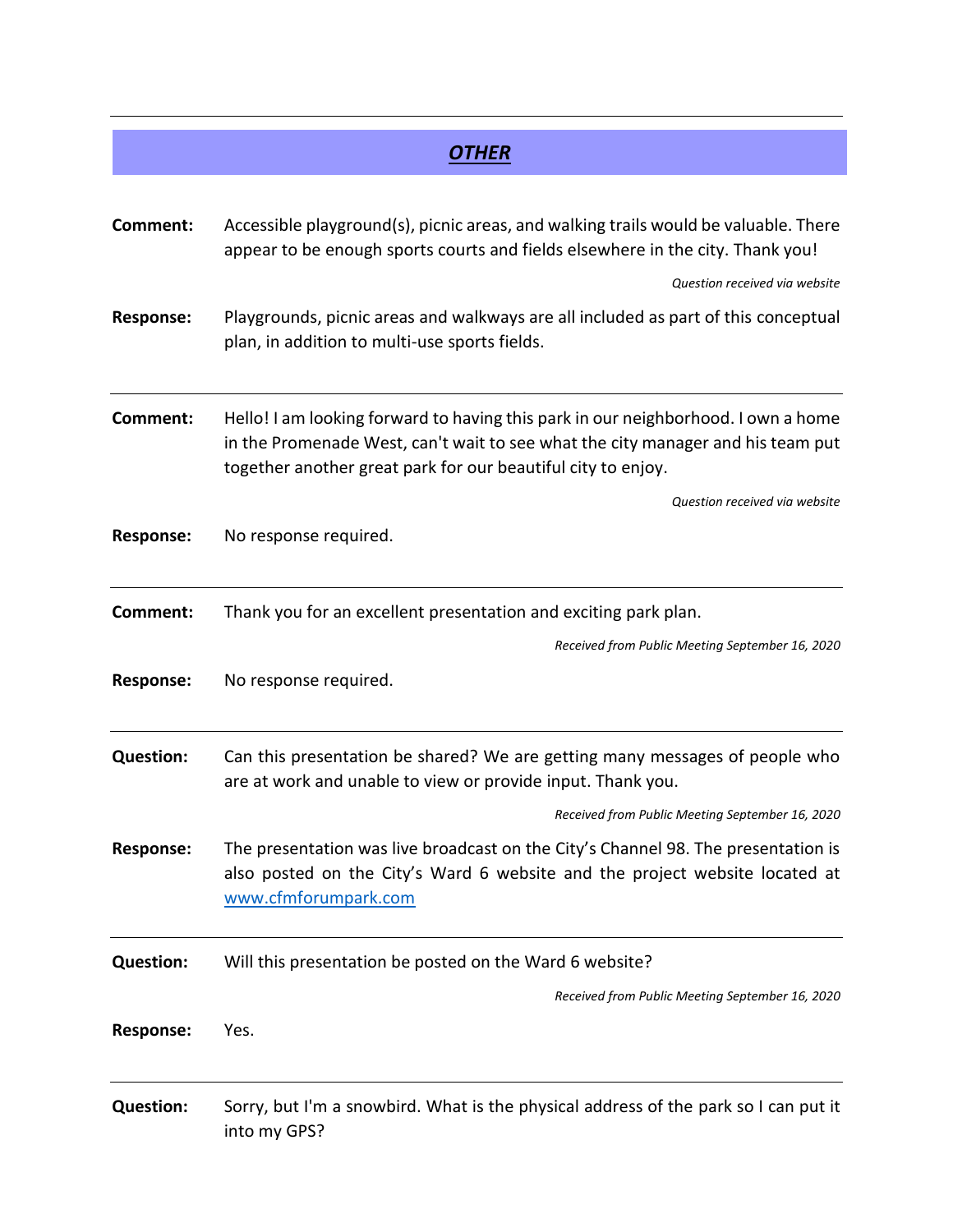**Response:** Forum Park consists of four parcels, each with its own address. The physical address of Parcel 14A/14B located at the northwest corner of Warrior Way, is 9345 Warrior Way. The physical address of Parcel 16, which is located southeast of Warrior Way, is 9360 Warrior Way. The physical address of Parcel 15 is 3131 Champion Ring Road. The physical address of Parcel 18 is 3235 Champion Ring Road.

**Question:** Is Buckingham the only Little League, not softball?

*Received from Public Meeting September 16, 2020*

**Response:** This is not a part of this project.

**Question:** Can you stop allowing lawyer offices to open offices in downtown Ft. Myers. The downtown area will never grow and flourish with new eateries and entertaining spots as long as you see law offices in every corner. Push them back to other streets, you have an opportunity with the new Marriott property opening up to attract real business as long as you place a stop on law offices. Are you doing anything towards this initiative?

*Question received via website*

**Response:** This is not a part of this project.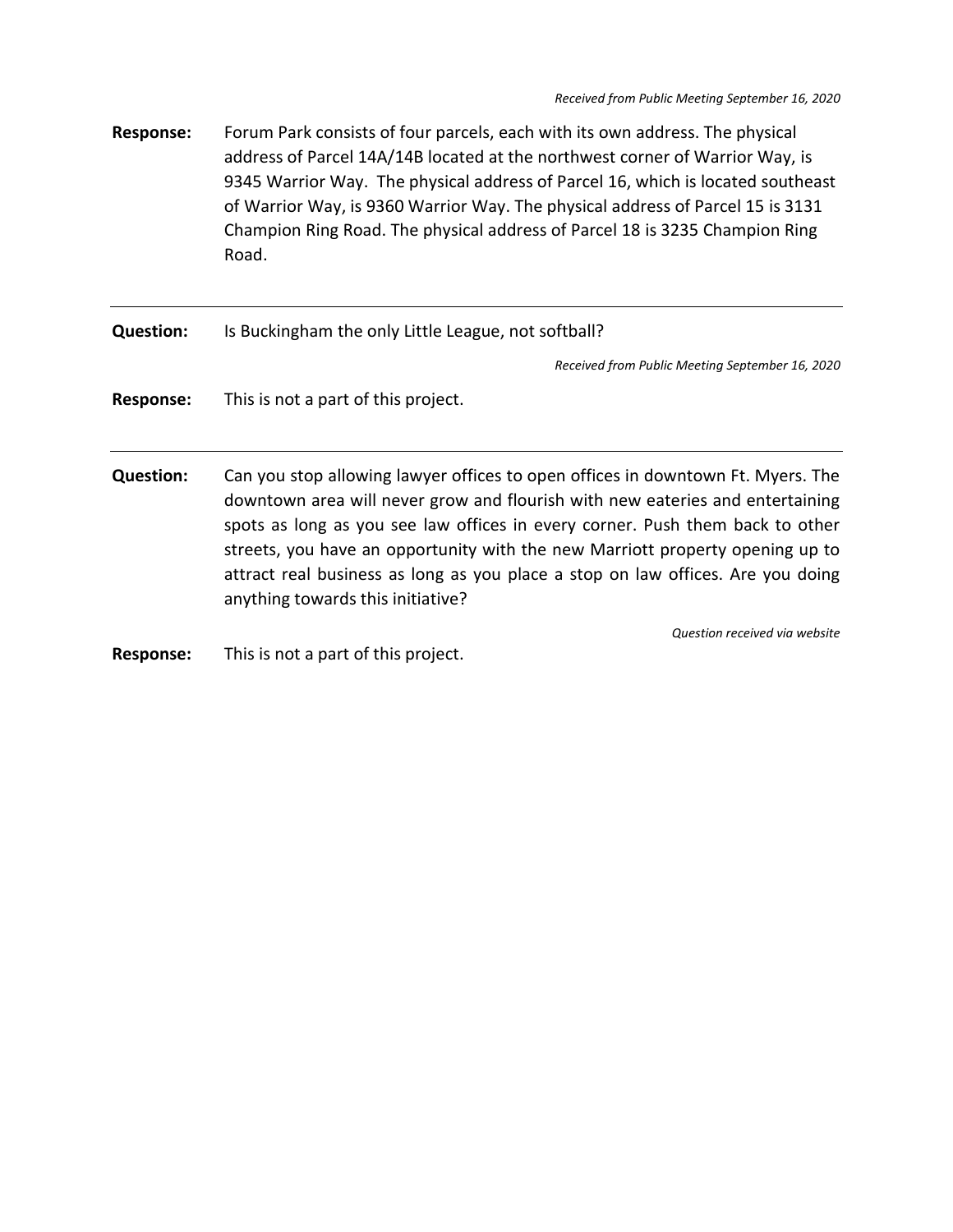## Below you will find amenities at varies parks throughout the City of Fort Myers by distance from the Forum Park.

| <b>Basketball Courts</b>                                                                                                                                                                                                                                                                                                                                                                                                                                                                                                                                                                          | <b>Tennis Courts</b>                                                                                                                                                                                                                                                                                                                                                                                                                                                                                                                                                                                                                                                                                                                                                              |  |  |
|---------------------------------------------------------------------------------------------------------------------------------------------------------------------------------------------------------------------------------------------------------------------------------------------------------------------------------------------------------------------------------------------------------------------------------------------------------------------------------------------------------------------------------------------------------------------------------------------------|-----------------------------------------------------------------------------------------------------------------------------------------------------------------------------------------------------------------------------------------------------------------------------------------------------------------------------------------------------------------------------------------------------------------------------------------------------------------------------------------------------------------------------------------------------------------------------------------------------------------------------------------------------------------------------------------------------------------------------------------------------------------------------------|--|--|
| Harlem Lakes Park - 4.0 miles<br>Dupree/Aztec Park - 4.4 miles<br>Billy Bowlegs Park - 4.4 miles<br>Roberto Clemente Park - 4.7 miles<br>Dunbar Park - 5.1 miles                                                                                                                                                                                                                                                                                                                                                                                                                                  | Roberto Clemente Park - 4.7 miles<br>$\bullet$<br>STARS Complex - 5.2 miles<br>Riverside Park - 6.4 miles<br>$\bullet$<br>Lions Park - 6.6 miles<br>Golf View Park - 6.8 miles<br>$\bullet$                                                                                                                                                                                                                                                                                                                                                                                                                                                                                                                                                                                       |  |  |
| STARS Complex - 5.2 miles<br>Lions Park - 6.6 miles<br>Sam Fleishman Baseball Complex - 7.1 miles                                                                                                                                                                                                                                                                                                                                                                                                                                                                                                 | <b>Racquet Ball Courts</b>                                                                                                                                                                                                                                                                                                                                                                                                                                                                                                                                                                                                                                                                                                                                                        |  |  |
| <b>Baseball Field</b>                                                                                                                                                                                                                                                                                                                                                                                                                                                                                                                                                                             | Fort Myers Racquet Club - 7.1 Miles<br><b>Multi-Purpose Field</b>                                                                                                                                                                                                                                                                                                                                                                                                                                                                                                                                                                                                                                                                                                                 |  |  |
| Billy Bowlegs Park - 4.4 miles<br>$\bullet$<br>STARS Complex - 5.2 miles<br>Lions Park - 6.6 miles<br>Sam Fleishman Baseball Complex - 7.1 miles                                                                                                                                                                                                                                                                                                                                                                                                                                                  | Billy Bowlegs Park - 4.4 miles<br>$\bullet$<br>Dunbar Park - 5.1 miles<br>STARS Complex - 5.2 miles<br>Shady Oaks Park - 5.3 miles<br>$\bullet$                                                                                                                                                                                                                                                                                                                                                                                                                                                                                                                                                                                                                                   |  |  |
| <b>Softball Field</b>                                                                                                                                                                                                                                                                                                                                                                                                                                                                                                                                                                             | <b>Soccer Field</b>                                                                                                                                                                                                                                                                                                                                                                                                                                                                                                                                                                                                                                                                                                                                                               |  |  |
| STARS Complex - 5.2 miles<br>Shady Oaks Park - 5.3 miles<br>Sam Fleishman Baseball Complex - 7.1 miles                                                                                                                                                                                                                                                                                                                                                                                                                                                                                            | Billy Bowlegs Park - 4.4 miles<br>Lions Park - 6.6 miles                                                                                                                                                                                                                                                                                                                                                                                                                                                                                                                                                                                                                                                                                                                          |  |  |
|                                                                                                                                                                                                                                                                                                                                                                                                                                                                                                                                                                                                   | <b>Volleyball</b>                                                                                                                                                                                                                                                                                                                                                                                                                                                                                                                                                                                                                                                                                                                                                                 |  |  |
|                                                                                                                                                                                                                                                                                                                                                                                                                                                                                                                                                                                                   | Centennial Park - 6.1 miles<br>$\bullet$                                                                                                                                                                                                                                                                                                                                                                                                                                                                                                                                                                                                                                                                                                                                          |  |  |
| <b>Playground/Benches</b>                                                                                                                                                                                                                                                                                                                                                                                                                                                                                                                                                                         | <b>Pavilion/Picnic Area</b>                                                                                                                                                                                                                                                                                                                                                                                                                                                                                                                                                                                                                                                                                                                                                       |  |  |
| Dupree/Aztec Park - 4.4 miles<br>Billy Bowlegs Park - 4.4 miles<br>Roberto Clemente Park - 4.7 miles<br>Dunbar Park - 5.1 miles<br>McCutcheon Park - 5.2 miles<br>Shady Oaks Park - 5.3 miles<br>Freemont Park - 5.9 miles<br>Trailhead Park - 5.9 miles<br>Winkler Park - 6.0 miles<br>Yawkey Park - 6.0 miles<br>Centennial Park - 6.1 miles<br>Riverside Park 6.4 miles<br>Lions Park $-6.6$ miles<br>Golf View Park - 6.8 miles<br>Bowling Green Park - 7.1 miles<br>Sam Fleishman Baseball Complex - 7.1 miles<br>Manuel's Branch Neighborhood Park - 7.2 miles<br>Coronado Park - 7.8 miles | Harlem Lakes Park - 4.0 miles<br>Dupree/Aztec Park - 4.4 miles<br>Billy Bowlegs Park - 4.4 miles<br>The Fort Myers Aquatic Center $-7.1$ miles<br>Billy Creek Preserve and Filter Marsh - 4.7 miles<br>Roberto Clemente Park - 4.7 miles<br>$\bullet$<br>STARS Complex - 5.2 miles<br>$\bullet$<br>McCutcheon Park - 5.2 miles<br>$\bullet$<br>Shady Oaks Park - 5.3 miles<br>$\bullet$<br>Freemont Park - 5.9 miles<br>$\bullet$<br>Trailhead Park - 5.9 miles<br>Winkler Park - 6.0 miles<br>$\bullet$<br>Centennial Park - 6.1 miles<br>$\bullet$<br>Riverside Park 6.4 miles<br>$\bullet$<br>Lions Park $-6.6$ miles<br>$\bullet$<br>Golf View Park - 6.8 miles<br>$\bullet$<br>Manuel's Branch Neighborhood Park - 7.2 miles<br>٠<br>Jefferson Park - 7.4 miles<br>$\bullet$ |  |  |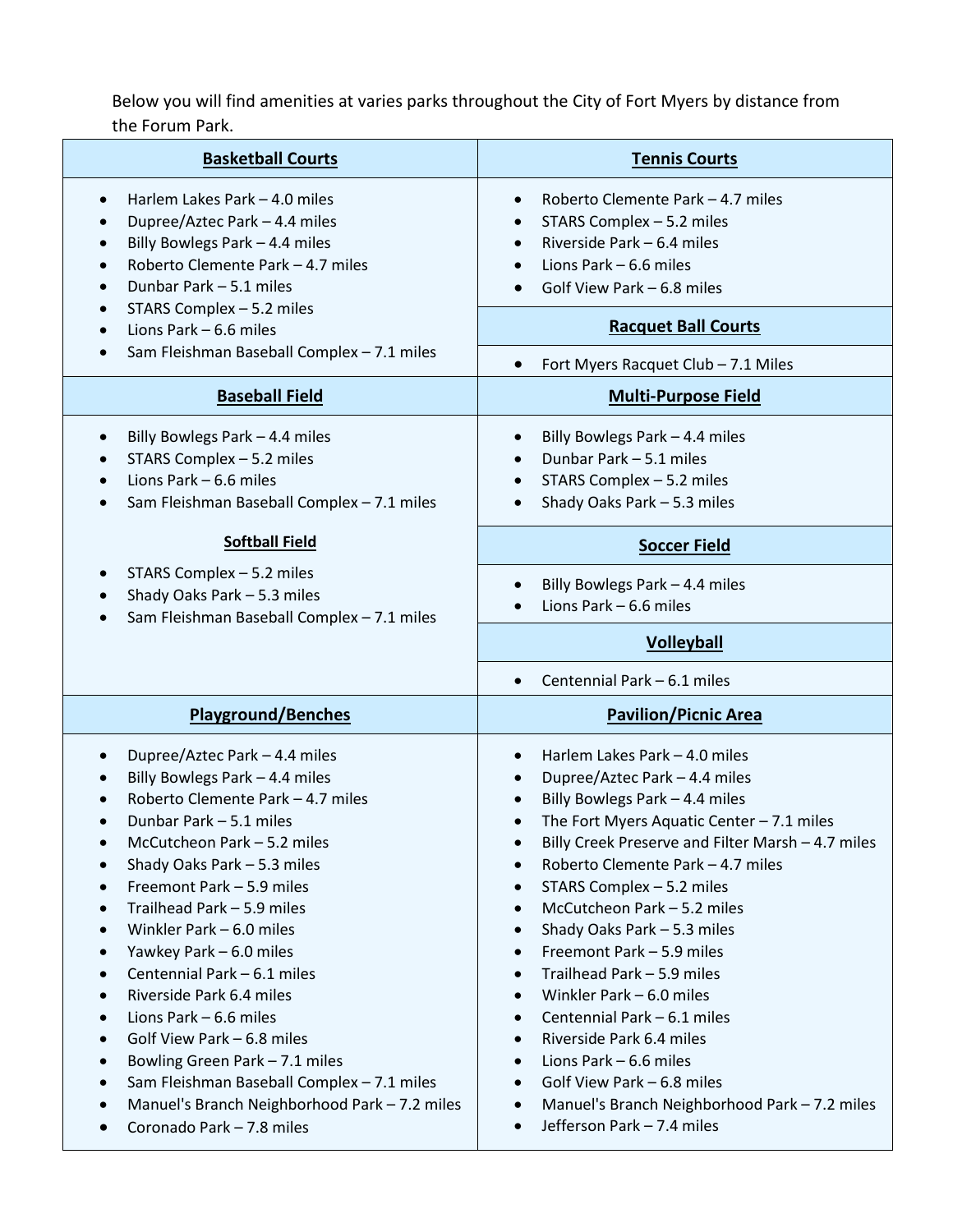| <b>Pools</b>                                                                                                       | <b>Bike Trails</b>                                                                                                 |  |  |  |  |
|--------------------------------------------------------------------------------------------------------------------|--------------------------------------------------------------------------------------------------------------------|--|--|--|--|
| STARS Complex - 5.2 miles<br>$\bullet$<br>Golf View Park – 6.8 miles<br>The Fort Myers Aquatic Center $-7.1$ miles | Billy Creek Preserve and Filter Marsh - 4.7 miles<br>$\bullet$<br>North Colonial Yarbrough Linear Park - 7.2 miles |  |  |  |  |
|                                                                                                                    | <b>Walking/Jogging Trails</b>                                                                                      |  |  |  |  |
|                                                                                                                    | Billy Creek Preserve and Filter Marsh - 4.7 miles<br>$\bullet$<br>Trailhead Park - 5.9 miles                       |  |  |  |  |
| <b>Miscellaneous Park Amenities</b>                                                                                |                                                                                                                    |  |  |  |  |
| <b>Billy Creek Preserve and Filter Marsh - 4.7 miles</b><br>On-leash pet walking<br>$\bullet$                      | STARS Complex - 5.2 miles<br><b>Fitness Center</b><br>Gymnasium                                                    |  |  |  |  |
| Shady Oaks Park - 5.3 miles<br>Kayak Launch/ Boardwalk<br>$\bullet$<br>Gazebo                                      | Centennial Park - 6.1 miles<br>Launching Ramp<br>$\bullet$<br><b>Fishing Pier</b><br><b>Boat Docks</b>             |  |  |  |  |
| Fort Myers Skatium - 6.1 miles<br>Ice Skating<br>$\bullet$<br><b>Fitness Center</b><br>$\bullet$<br>Gymnasium      | Riverside Park 6.4 miles<br>Canoe/Kayak Pier<br>$\bullet$<br><b>Fishing Pier</b>                                   |  |  |  |  |

If you would like to learn more about the parks and facilities in the City of Fort Myers please the Parks & Recreation website[: https://cityftmyers.com/1232/Parks](https://cityftmyers.com/1232/Parks)